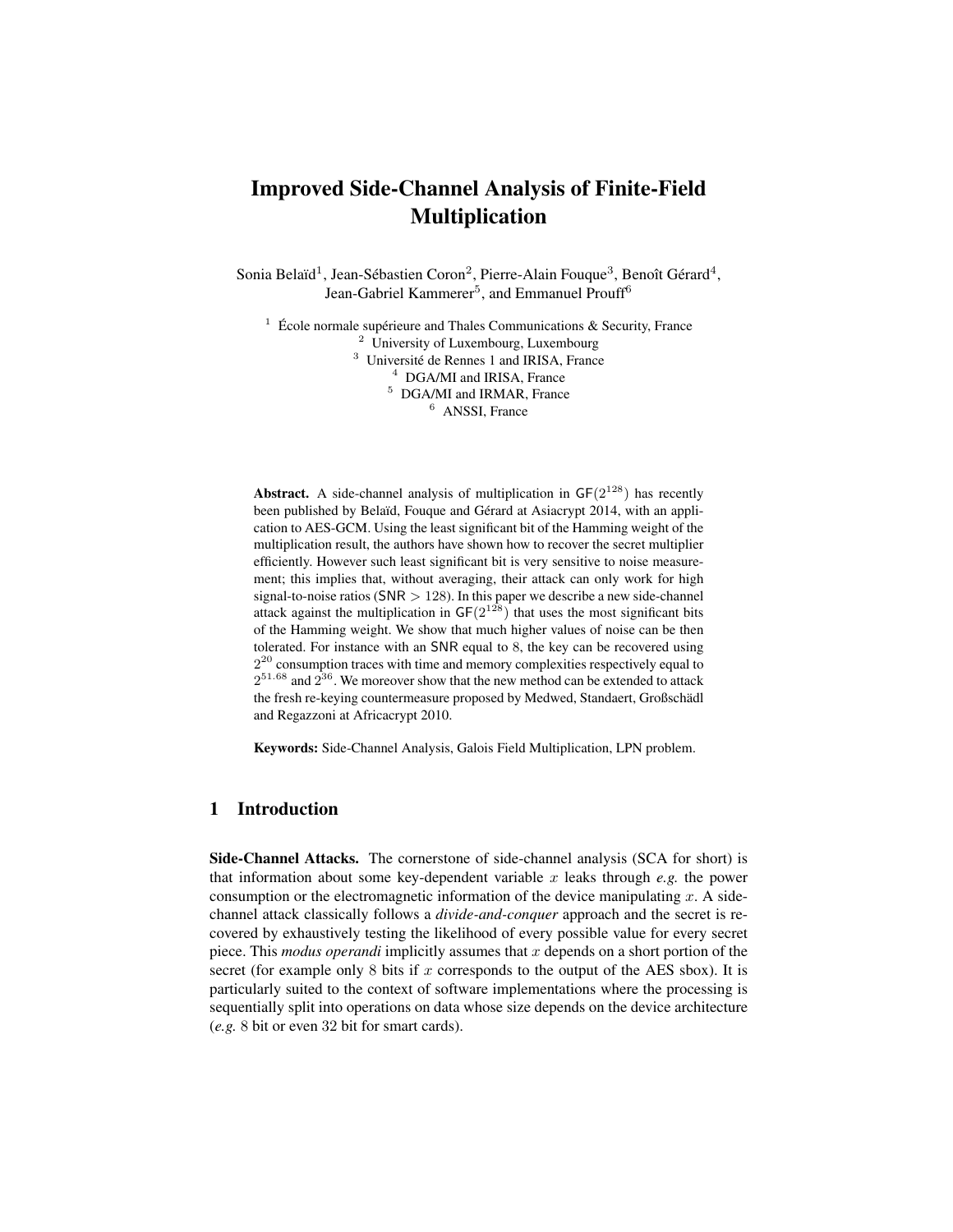Side-Channel Analysis of Finite-Field Multiplication. At Asiacrypt 2014 [\[BFG14\]](#page-18-0), Belaïd, Fouque and Gérard consider an attack scenario dedicated to hardware implementations where many operations are performed simultaneously. Following previous works as [\[MSGR10](#page-19-0), MSJ12], they assume that when performing a multiplication  $\mathbf{a} \cdot \mathbf{k}$ over  $GF(2^n)$  for some known a, only the Hamming weight of the result  $\mathbf{a} \cdot \mathbf{k} \in GF(2^n)$ is leaking, with some noise; the goal is to recover the secret multiplier k. Formally, after denoting by  $\mathcal{N}(0, \sigma)$  the Gaussian distribution with null mean and standard deviation  $\sigma$ and by HW the Hamming weight over  $GF(2^n)$ , for a given basis of  $GF(2^n)$ , the SCA then amounts to solve the following problem:

**Definition 1 (Hidden Multiplier Problem).** Let  $k \leftarrow GF(2^n)$ . Let  $\ell \in \mathbb{N}$ . Given a *sequence*  $(a_i, \mathcal{L}_i)_{1 \leq i \leq \ell}$  *where*  $a_i \leftarrow$  GF(2<sup>n</sup>) and  $\mathcal{L}_i$  = HW( $a_i \cdot k$ ) +  $\varepsilon_i$  *where*  $\varepsilon_i$   $\leftarrow$  $\mathcal{N}(0, \sigma)$ *, recover* **k**.

The Belaïd-Fouque-Gérard Attack and the LPN Problem. As noted in [\[BFG14\]](#page-18-0), for  $\sigma = 0$  (no noise) the above problem is easy to solve. Namely the least significant bit of the Hamming weight of x is the xor of the bits of x. Hence for known  $a_i$ the least significant bit of  $HW(a_i \cdot k)$  is a linear function of the bits of the secret k. Therefore every Hamming weight gives a linear equation over the  $n$  bits of  $k$  and, if the system of equations has rank  $n$  (which happens with good probability), the secret k can be recovered by solving a linear system. However such least significant bit is very sensitive to the observation noise  $\varepsilon_i$ . Even for relatively high signal-to-noise ratios (*i.e.*, low  $\sigma$ ), this induces a significant error probability for the linear equations. This is all the more damageable that a device is never exactly leaking the Hamming weight of manipulated data, and a modeling (aka epistemic) error therefore adds to the observation noise. The problem of solving a system of noisy linear equations over  $GF(2)$  is known as the Learning Parity with Noise (LPN) problem. New algorithms for solving LPN have recently been proposed [\[GJL14,](#page-18-1)[BTV15\]](#page-18-2). The previous best method to solve the LPN problem was the Fouque-Levieil algorithm from [\[LF06\]](#page-18-3), which is a variant of the algorithm BKW proposed by Blum, Kalai and Wasserman in [\[BKW00\]](#page-18-4). According to [\[BFG14\]](#page-18-0) the Fouque-Levieil algorithm can solve the LPN for  $n = 128$  bits with error probability  $p = 0.31$  (corresponding to SNR = 128) with  $2^{48}$  acquisitions and  $2^{50}$  complexity (it becomes  $2^{334}$  when  $SNR = 8$ ). Therefore the Belaïd-Fouque-Gérard (BFG for short) algorithm for solving the Hidden Multiplier Problem is quite efficient for relatively high signal-to-noise ratios (SNR  $> 128$ ); however it becomes prohibitively inefficient for smaller values (*e.g.*, larger values of  $\sigma$ ).

Our new Attack. In this paper we describe a new algorithm for solving the Hidden Multiplier Problem, in which we use several most significant bits of the Hamming weight instead of the single least significant bit; we show that much smaller values of SNR can then be tolerated (SNR  $\simeq$  8), which increases the practicability of the attack. Our technique works as follows. We only keep the observations with small Hamming weight or high Hamming weight. Namely if  $HW(a_i \cdot k)$  is close to 0, this means that most of the bits of  $a_i \cdot k$  are equal to 0. This can be written as a system of n equations over the bits of  $k$ , all equal to  $0$ , where some of the equations are erroneous. Similarly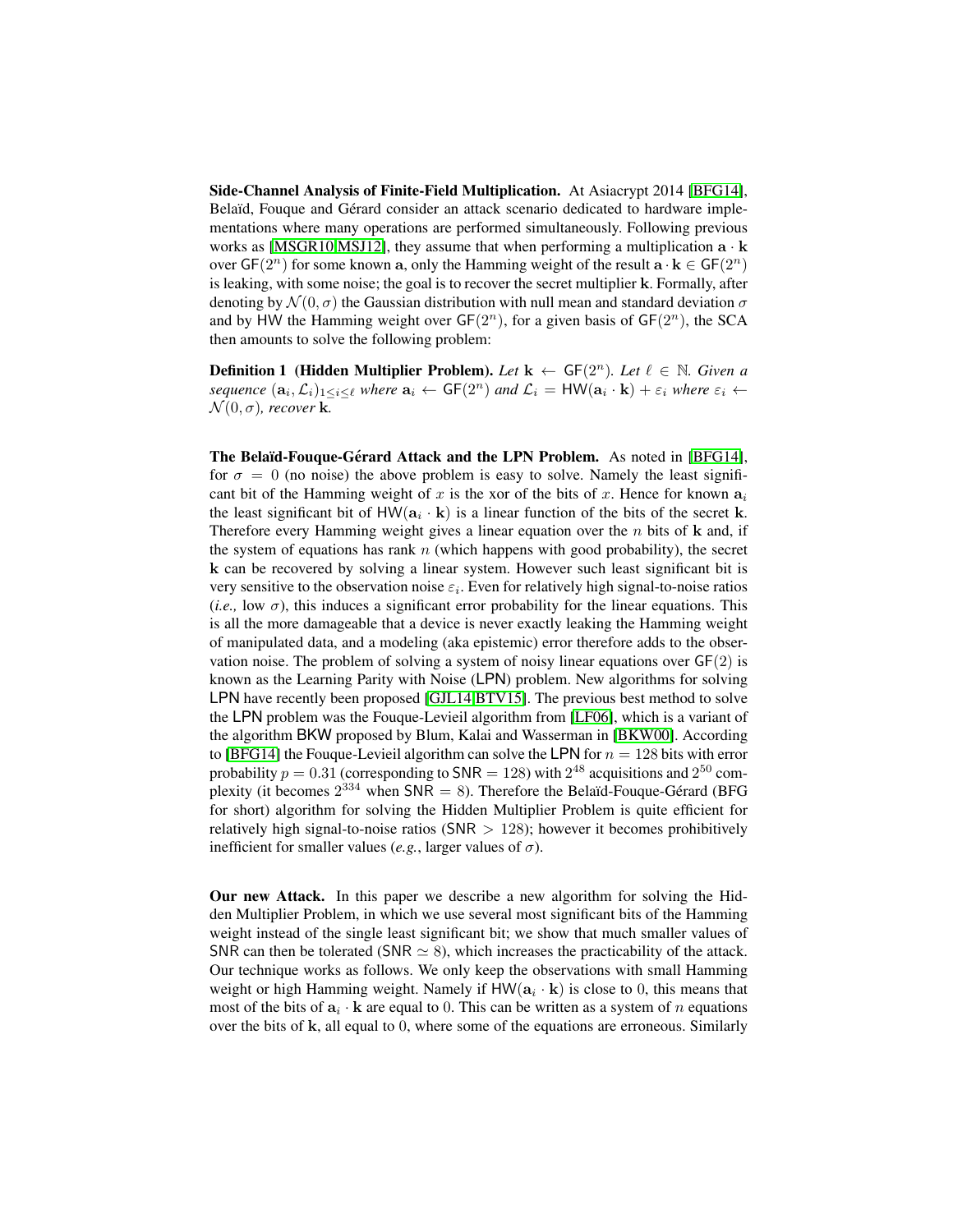if the Hamming weight is close to n, we can assume that all n equations are equal to 1, and we obtain again a set of  $n$  noisy equations. Hence in both cases we obtain an instance of the LPN problem. For example, if we only keep observations with Hamming weight less than  $n/4$  or greater than  $3n/4$ , we obtain a set of noisy equations with error probability less than 1/4.

To solve the LPN problem we will use BKW style algorithms [\[BKW00\]](#page-18-4). The main drawback of these algorithms is the huge samples requirement that makes them unpractical for side-channel attacks. In this paper we use some improvements to reduce the query complexity using Shamir-Schroeppel [\[SS79\]](#page-19-2) or the variant proposed by Howgrave-Graham and Joux in [\[HGJ10\]](#page-18-5). We also take advantage of secret-error switching lemma [\[Kir11](#page-18-6)[,ACPS09\]](#page-18-7) to further reduce the time complexity.

Since our attack is based on filtering for abnormally low or high Hamming weights, it is much less sensitive to noise in Hamming weight measurement than the BFG attack, which relies on the least significant bit of the Hamming weight. Namely even for small SNR (*i.e.,* close to 8), our filtering remains essentially correct, whereas the information from the least significant bit of the Hamming weight is buried in noise and becomes useless. However, for high SNR, our attack requires a larger amount of observations. Therefore in the latter contexts, the BFG attack stays better.

We also describe an attack when the messages  $a_i$  can be chosen. In that case, the attack becomes much more efficient. We also attack a fresh re-keying scheme proposed in [\[MSGR10\]](#page-19-0) to defeat side-channel cryptanalysis. Whereas the latter scheme is not vulnerable to the technique used in [\[BFG14\]](#page-18-0), we demonstrate that our attack enables to recover the secret key very efficiently.

Organization of the paper. In Section [2,](#page-2-0) we recall the field multiplication for the AES-GCM, the leakage model, the LPN problem and the BKW algorithm. Then, we present our new attack in Section [3](#page-5-0) and the new algorithmic techniques to reduce the number of queries. In Section [4](#page-9-0) we describe a new chosen message attack and in Section [5](#page-11-0) our attack on the fresh re-keying scheme. Finally, in Section [6](#page-13-0) we present the result of our practical experiments.

# <span id="page-2-0"></span>2 Preliminaries

### 2.1 Galois Field Multiplication

For any positive integer n, the finite field of  $2^n$  elements is denoted by  $GF(2^n)$  and the *n*-dimensional vector space over  $GF(2)$  is denoted by  $GF(2)<sup>n</sup>$ . Choosing a basis of  $GF(2^n)$  over  $GF(2)$  enables to represent elements of  $GF(2^n)$  as elements of  $GF(2)^n$  and *vice versa*. In the following, we assume that the same basis is always used to represent elements of  $GF(2^n)$  over  $GF(2)$ .

This paper analyses the multiplication in the field  $GF(2<sup>n</sup>)$ , with a particular focus on  $n = 128$ , with the representation  $GF(2)[x]/(x^{128} + x^7 + x^2 + x + 1)$  which is used in the AES-GCM protocol. If  $\mathbf{a} = (a_0, a_1, \dots, a_{127})$  and  $\mathbf{k} = (k_0, k_1, \dots, k_{127})$  are two elements of  $GF(2^{128})$  viewed as 128-bit vectors, the multiplication  $\mathbf{a} \cdot \mathbf{k}$  can be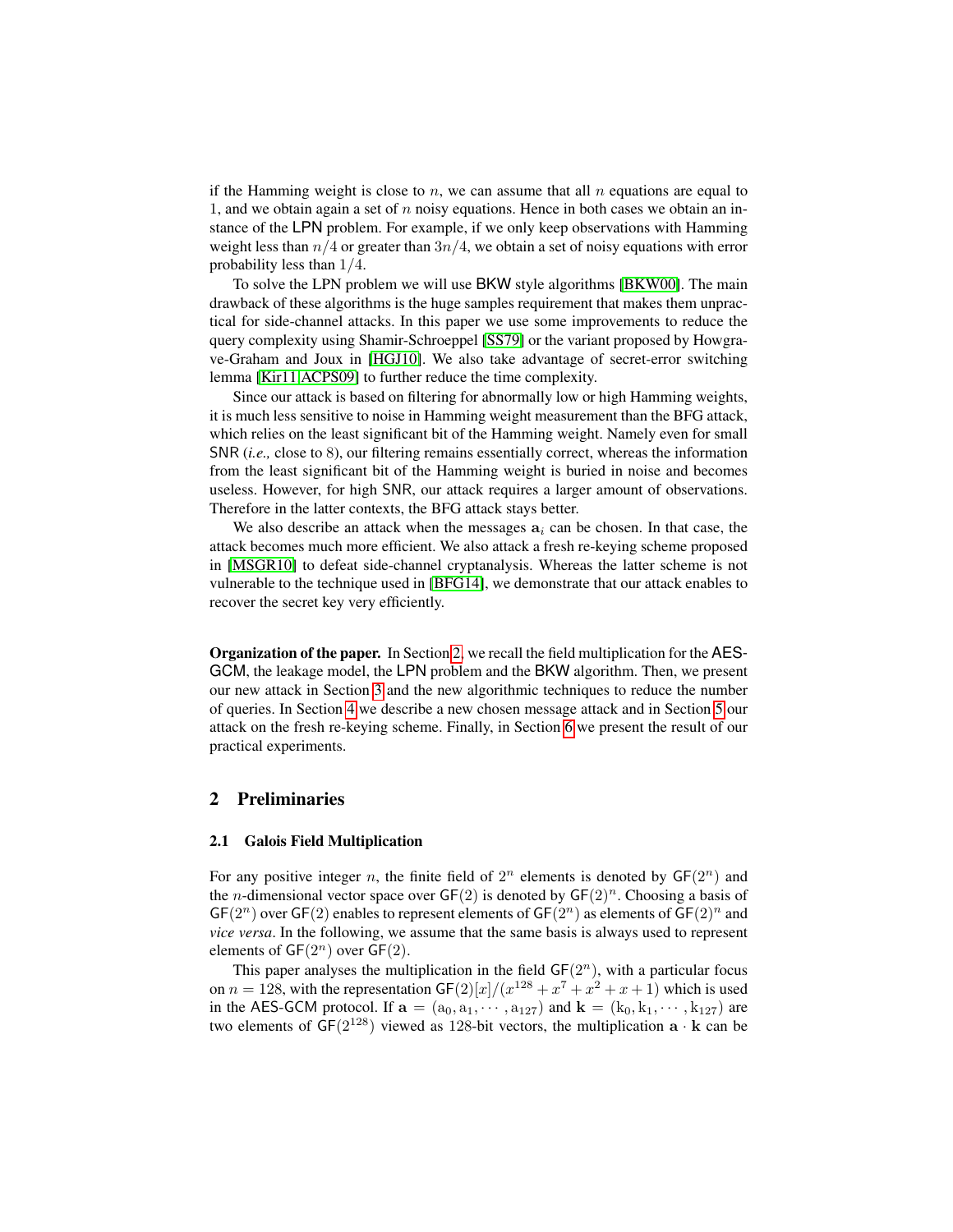represented by a matrix/vector product in the following way:

<span id="page-3-1"></span>
$$
\begin{pmatrix} a_0 & a_{127} & \cdots & a_1 \oplus a_{127} \oplus a_{126} \\ a_1 & a_0 \oplus a_{127} & \cdots & a_2 \oplus a_{123} \oplus a_1 \oplus a_{127} \oplus a_{122} \\ \vdots & \vdots & \ddots & \vdots \\ a_{127} & a_{126} & \cdots & a_0 \oplus a_{127} \oplus a_{126} \oplus a_{121} \end{pmatrix} \cdot \begin{pmatrix} k_0 \\ k_1 \\ \vdots \\ k_{127} \end{pmatrix} = \begin{pmatrix} z_0 \\ z_1 \\ \vdots \\ z_{127} \end{pmatrix} , \quad (1)
$$

where the product  $\cdot$  is processed over  $GF(2)$ .

#### 2.2 Probabilities

In this paper we shall use an upper-case letter, *e.g.* X, to denote a random variable, while the lower-case letter,  $x$ , shall denote a value taken by  $X$ . The probability of an event ev is denoted by Pr(ev). The *mean* and the *variance* of a random variable X are respectively denoted by  $E(X)$  and  $Var(X)$  (the *standard deviation* of X is the square root of the variance). A *continuous* random variable X with mean  $\mu$  and variance  $\sigma^2$  is said to follow a *normal* (Gaussian) distribution, denoted by  $X \sim \mathcal{N}(\mu, \sigma)$ , if,  $\forall x \in \mathbb{R}$ ,  $Pr[X \leq x] = \int_{-\infty}^{x} \phi_{\mu,\sigma}(x)$  where  $\phi_{\mu,\sigma}$  is the normal *probability distribution function* (pdf) defined by

$$
\phi_{\mu,\sigma}(x) = \frac{1}{\sigma\sqrt{2\pi}}e^{-\frac{(x-\mu)^2}{2\sigma^2}}.
$$

The other distributions used in this paper are the *uniform distribution* over  $GF(2)<sup>n</sup>$ , denoted by  $\mathcal{U}(GF(2)^n)$ , and the Bernoulli distribution Ber(p) over  $GF(2)$ , with  $Pr[X =$  $1] = p$ , for some  $p \in [0, 1]$ . We shall also use the Binomial distribution which is defined over  $\{0, \ldots, n\}$  by  $\Pr[X = j] = \binom{n}{j} p^j (1 - p)^{n - j}$  and is denoted by  $B(n, p)$ .

### 2.3 Leakage Model

A common assumption is to consider that a processing on an embedded device leaks a noisy observation of the Hamming weight of the manipulated values. Namely, for such manipulated value  $z \in GF(2)^n$ , it is assumed that the adversary obtains the following observation  $\mathcal{L}(\mathbf{z})$ :

<span id="page-3-0"></span>
$$
\mathcal{L}(\mathbf{z}) = \mathsf{HW}(\mathbf{z}) + \varepsilon \tag{2}
$$

with an independent noise  $\varepsilon$  satisfying  $\varepsilon \sim \mathcal{N}(0, \sigma)$ . In practice, each bit of z can leak differently. Instead of the Hamming weight, the deterministic part of the observation can hence be modeled as a multivariate polynomial in the bits of z, where the coefficients are taken in R, see [\[SLP05,](#page-19-3)[RKSF11,](#page-19-4)[DDP13\]](#page-18-8). For most of current microprocessor architectures, the latter polynomial is well approximated by a linear combination of the bits of **z**, leading to generalize [\(2\)](#page-3-0) with  $\mathcal{L}(\mathbf{z}) = \sum_{i=0}^{n-1} \beta_i z_i + \varepsilon$ . For simplicity, we will describe our attack under the noisy Hamming Weight leakage model given by [\(2\)](#page-3-0) but in Section [6,](#page-13-0) we will show that it also works for such generic leakage model.

In the rest of the paper, the level of noise in the observations is quantified with the *signal-to-noise ratio* (SNR for short), that we define as the ratio between the signal variance and the noise variance. This value, which equals  $n/(4\sigma^2)$  under Assumption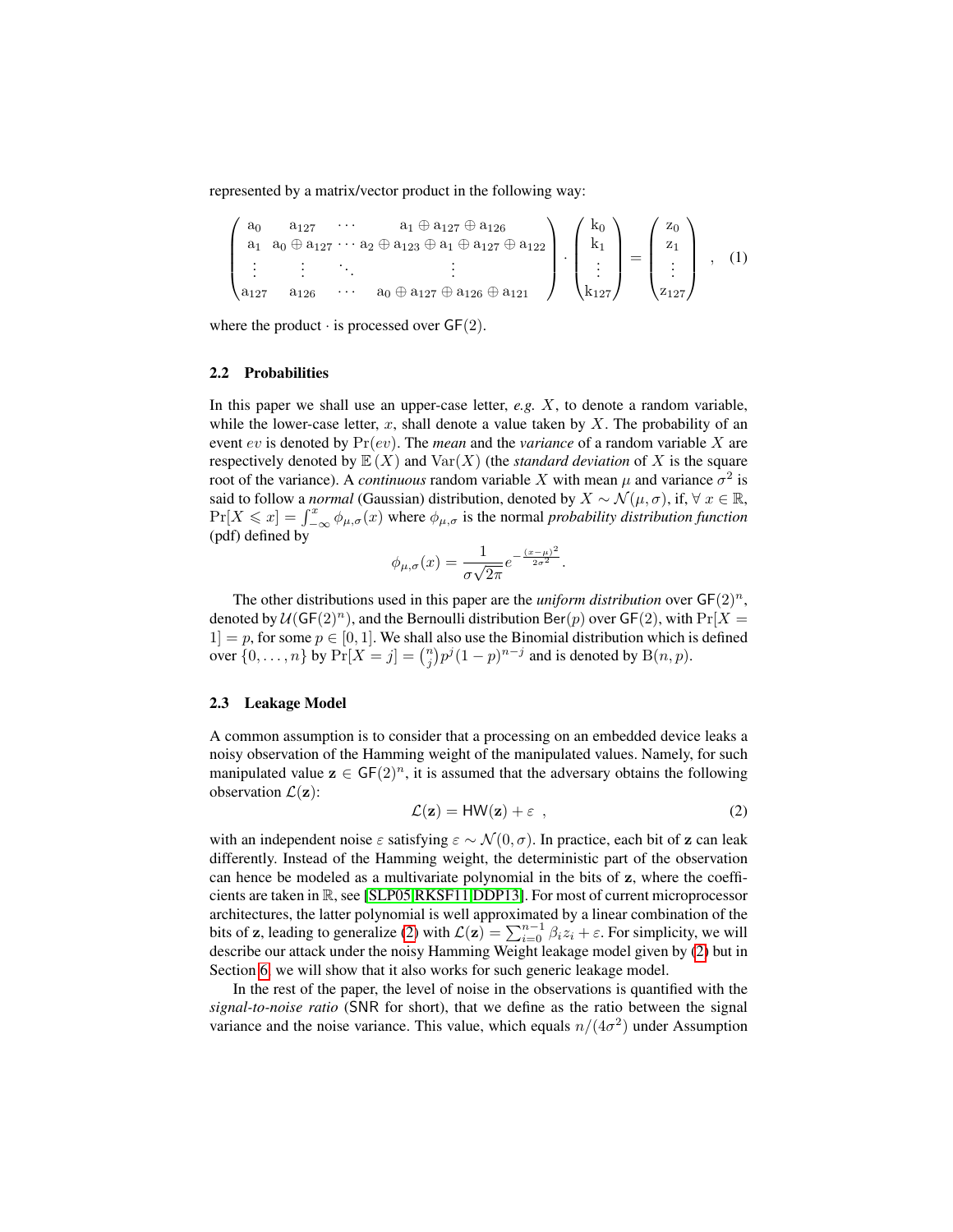[\(2\)](#page-3-0), is a useful notion to compare different contexts where the variances of both the signal and the noise are different (*e.g.* with different devices).

As in [\[BFG14\]](#page-18-0), the main purpose of our attack is to show that the key k can be recovered with only the observations  $\mathcal{L}(\mathbf{k} \cdot \mathbf{a_i})$  for many known  $\mathbf{a_i}$ 's. Thus, we assume that the attacker has no access to the internal leakage of the field multiplication  $\mathbf{k} \cdot \mathbf{a_i}$ and that the  $n$ -bit results are stored in  $n$ -bit registers, which is the worst case to attack.

#### 2.4 Learning Parities with Noise.

As briefly explained in the introduction the problem of recovering a secret k from noisy observations of  $HW(a \cdot k)$  relates to the well known LPN problem.

**Definition 2** (Learning Parity with Noise (LPN) Problem). Let  $k \in GF(2)^n$  and  $p \in (0, 1/2)$ *. Given a family of v values*  $(a_i)_{0 \le i \le \nu}$  *in*  $\mathsf{GF}(2)^n$  *and the family of corre*sponding observations  $(b_i = \langle a_i, k \rangle + e_i)_{0 \leqslant i < \nu}$ , where  $\langle \cdot, \cdot \rangle$  denotes the scalar product  $\in$  GF(2)<sup>*n*</sup> and where the  $a_i$  are drawn uniformly in GF(2<sup>*n*</sup>) and the  $e_i$  are generated *according to Bernoulli's distribution* Ber(p) *with parameter* p*, recover* k*.*

We denote by LPN $(n, \nu, p)$  an instance of the LPN problem with parameters  $(n, \nu, p)$ . In this paper, the noisy equations  $\langle \mathbf{a}_i, \mathbf{k} \rangle + e_i$  will come from the noisy observations of a device performing field (or ring) multiplications in the form  $z = a \cdot k$  in  $GF(2<sup>n</sup>)$ .

### <span id="page-4-1"></span>2.5 The BKW algorithm and its Variants

Blum *et al.* described in [\[BKW00\]](#page-18-4) a subexponential algorithm for solving the LPN problem: it performs a clever Gaussian elimination using a small number of linear combinations, which reduces the dimension of the problem. Then, Levieil and Fouque proposed a practical improvement in [\[LF06\]](#page-18-3) for the second phase of the algorithm and Kirchner [\[Kir11\]](#page-18-6) proposed to switch secret and error [\[ACPS09\]](#page-18-7) to further improve the method. Later Arora and Ge [\[AG11\]](#page-18-9) proposed an algebraic approach for specifically structured noise. Recently Guo *et al.* proposed to use error-correcting codes [\[GJL14\]](#page-18-1).

**The BKW algorithm.** Given as input  $b_i = \langle a_i, k \rangle + e_i$  for known  $a_i$ 's, the goal of the BKW algorithm is to find linear combinations of the  $a_i$ 's with  $\ell$  terms such that:

<span id="page-4-0"></span>
$$
\mathbf{a}_{i_1} \oplus \cdots \oplus \mathbf{a}_{i_\ell} = \mathbf{u}_j \quad , \tag{3}
$$

where  $(\mathbf{u}_j)_{1 \leq j \leq n}$  is the canonical basis, that is  $\mathbf{u}_j$  has its  $j^{th}$  coordinate equal to 1 and the other coordinates are 0. Then one gets:

$$
\langle \mathbf{u}_j, \mathbf{k} \rangle = \mathbf{k}_j = \bigoplus_{r=1}^{\ell} b_{i_r} \oplus \bigoplus_{r=1}^{\ell} e_{i_r}.
$$

It is not difficult to evaluate the new bias of the linear combination of equations using the Piling-Up lemma. Letting  $\delta = 1 - 2p$ , for  $\ell$  variables  $e_1, \ldots, e_\ell$  such that  $Pr[e_i = 1] = p = (1 - \delta)/2$ , we have  $Pr[e_1 \oplus \cdots \oplus e_\ell = 0] = \frac{1 + \delta^{\ell}}{2}$  $\frac{1}{2}$ . This shows that if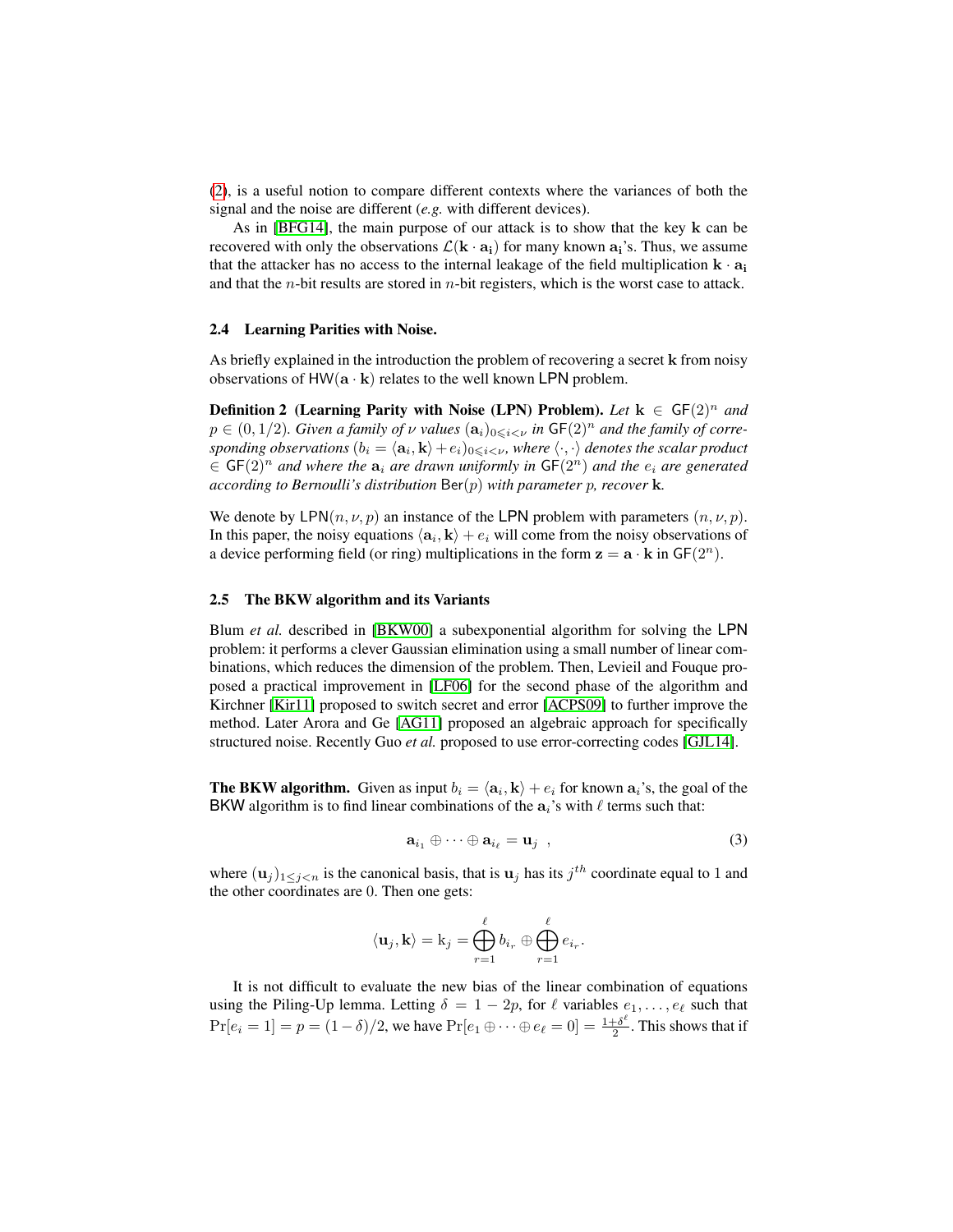we sum  $\ell$  error terms  $e_i$  with  $Pr[e_i = 1] = (1 - \delta)/2$ , the resulting error term e is such that  $Pr[e = 1] = (1 - \delta')/2$  with  $\delta' = \delta^{\ell}$ . If  $\ell$  is not too large, then the bias of the error term  $\bigoplus_{r=1}^\ell e_{i_r}$  is also not too large and with enough such equations and a majority vote one can recover the  $j^{th}$  coordinate of **k**.

*Finding linear combinations.* To find linear combinations satisfying [\(3\)](#page-4-0), we first split the  $a_i$ 's into a blocks of b bits, where  $n = a \cdot b$  (*e.g.* for  $n = 128$  we can take  $a = 8$  and  $b = 16$ ). Initially we have  $\nu$  vectors  $a_i$ . Consider the rightmost  $b$  bits of each  $a_i$ , and sort the  $a_i$ 's into  $2^b$  classes according to this value. We xor all elements of each class with a single one element of it, and we discard this element. Hence we get at least  $\nu - 2^b$ new vectors  $a_i^{(1)}$ , whose rightmost *b* bits are zero; these  $a_i^{(1)}$  are the xor of 2 initial vectors  $a_i$ . One can then proceed recursively. For the next block of b bits we get at least  $\nu - 2 \cdot 2^{b}$  vectors  $a_i^{(2)}$  whose rightmost 2b bits are zero; they are the xor of 4 initial vectors  $a_i$ . Stopping at the last-but-one block, we get at least  $\nu - (a - 1) \cdot 2^b$  vectors, for which only the first b-bit block is possibly non-zero, and which are the xor of  $2^{a-1}$ initial vectors  $a_i$ . Among these  $\nu - (a-1) \cdot 2^b$  vectors, we select the ones equal to the basis vectors  $u_i$  and we perform a majority vote. With the xor of  $\ell = 2^{a-1}$  vectors, the bias is  $(1 - 2p)^{2^{a-1}}$ . Therefore for the majority vote we need roughly  $c/(1 - 2p)^{2^{a-1}}$ such vectors, for some logarithmic factor  $c$  [\[BKW00\]](#page-18-4). A variant of BKW algorithm is described by Levieil and Fouque in [\[LF06\]](#page-18-3): it finds linear combinations similarly, however at the end, it uses a Walsh Transform to recover the last b bits of k at once.

# <span id="page-5-0"></span>3 Our New Attack

In this section, we describe our new side-channel attack on the result of the multiplication in  $GF(2<sup>n</sup>)$ , which benefits from being weakly impacted by the observation noise. As in [\[BFG14\]](#page-18-0), we aim at recovering the *n*-bit secret key k from a sequence of t queries  $(a_i, HW(k \cdot a_i) + \varepsilon_i)_{0 \leq i \leq t}$  where the  $a_i$  are drawn uniformly in  $GF(2^n)$  and the  $\varepsilon_i$  are drawn from the Gaussian distribution  $\mathcal{N}(0, \sigma)$ .

### <span id="page-5-1"></span>3.1 Overview

The cornerstone of the attack is to filter the collected measurements to keep only the lowest and the highest Hamming weights. Then we assume that for each low (resp. high) Hamming weight, the multiplication result is exactly  $n$  bits of zeros (resp. ones). As a consequence, each filtered observation of  $z_i = a_i \cdot k$  gives n equations each with some error probability  $p$ . In our context, the equations correspond to the row-by-column scalar products in  $(1)$  and the binary error associated to the *i*th equation is denoted by  $e_i$ , with  $Pr[e_i = 1] = p$ . Therefore given t messages and corresponding measurements, we get an instance of the LPN $(n, n \cdot t, p)$  problem that we can solve using techniques described in Section [3.3.](#page-8-0) To correctly scale the latter techniques, we need to know the error probability  $p$  with good precision. In the next section we show how to compute  $p$ from the filtering threshold and the measurement noise  $\sigma$  in [\(2\)](#page-3-0).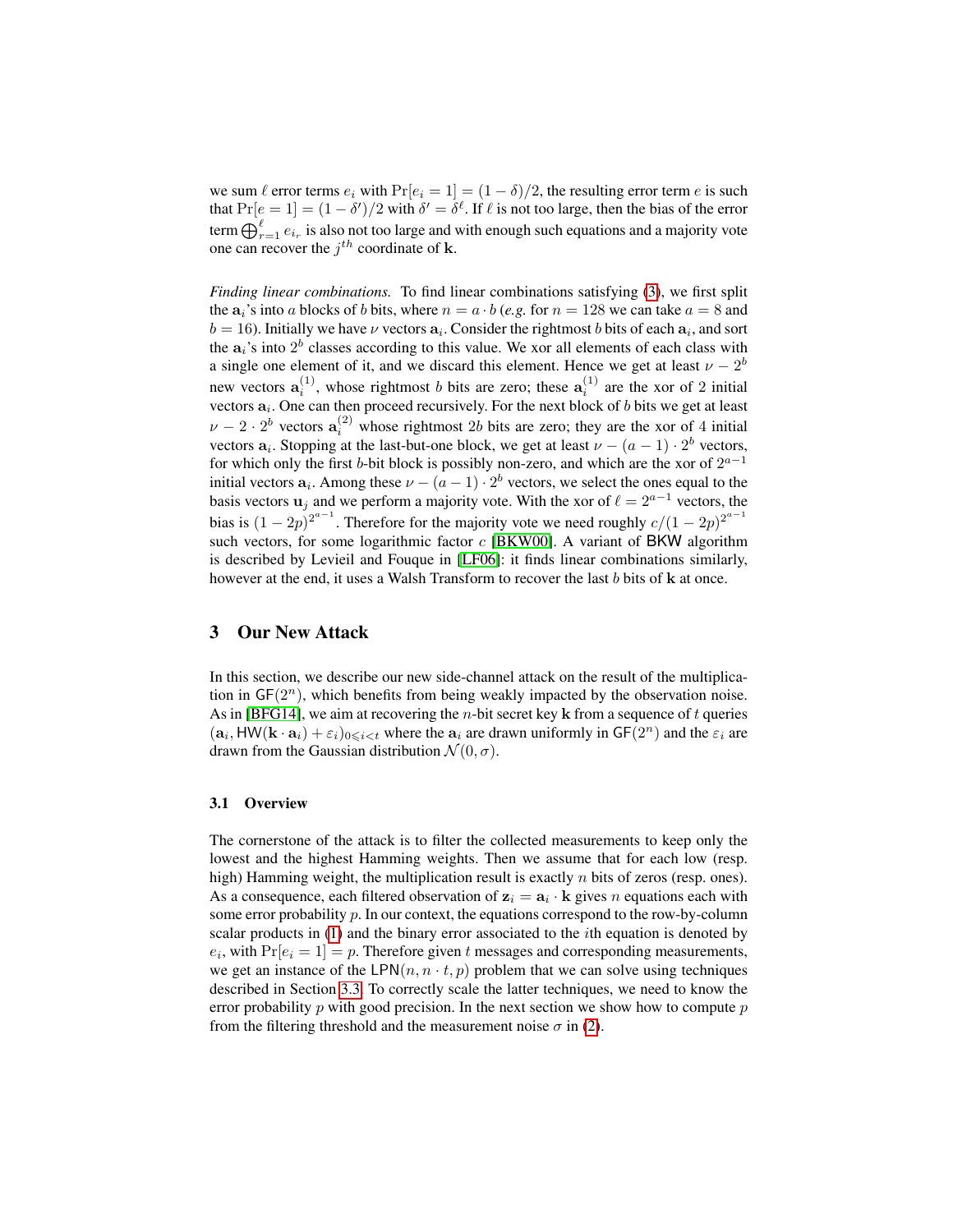#### 3.2 Filtering

We describe here how we filter the lowest and highest leakage and we compute the error probabilities of our final set of equations. In order to catch the extreme Hamming weight values of the multiplication results, we choose a threshold real value  $\lambda$  and we filter all the observations below  $n/2 - \lambda s$  and above  $n/2 + \lambda s$ , with  $s = \sqrt{n}/2$  the standard deviation of the leakage deterministic part (here the Hamming weight). In the first case, we assume that all the bits of the multiplication result are zeros and in the second case we assume that they are all set to one. In both cases, we get  $n$  linear equations on the key bits, each having the same error probability  $p$ .

We first compute the proportion of filtered acquisitions before focusing on the error probability p. Let  $z = a \cdot k$  be the result of a finite field multiplication; since  $z \sim$  $U(GF(2)^n)$ , we deduce HW(z) ~ B(n, 1/2). Moreover since  $\mathcal{L}(z) = HW(z) + \varepsilon$ , with  $\varepsilon \sim \mathcal{N}(0, \sigma)$ , we obtain that the pdf h of  $\mathcal{L}(\mathbf{z})$  is defined over R by:

$$
h(x) = 2^{-n} \sum_{y=0}^{n} {n \choose y} \phi_{y,\sigma}(x) .
$$

Since our filtering rejects the observations with leakage  $\mathcal{L}(z)$  between  $n/2 - \lambda s$  and  $n/2 + \lambda s$  for some parameter  $\lambda$ , the proportion of filtered acquisition  $F(\lambda)$  is then:

<span id="page-6-0"></span>
$$
\forall \lambda \in \mathbb{R}, \quad F(\lambda) = 1 - 2^{-n} \sum_{y=0}^{n} \binom{n}{y} \int_{n/2 - \lambda s}^{n/2 + \lambda s} \phi_{y,\sigma}(t) dt \tag{4}
$$

After filtering, our attack consists in assuming that the n bits of  $z$  are all zeros if  $\mathcal{L}(\mathbf{z}) < n/2 - \lambda s$ , and are all ones if  $\mathcal{L}(\mathbf{z}) > n/2 + \lambda s$ . Therefore in the first case out of the n equations,  $HW(z)$  equations are erroneous, whereas in the second case  $n - HW(z)$  equations are erroneous. In the first case, this corresponds to an error probability  $HW(z)/n$ , while in the second case this corresponds to an error probability  $1 - HW(z)/n$ . On average over filtered observations, we obtain an error probability:

$$
p(\lambda) = \frac{1}{F(\lambda)} \sum_{y=0}^{n} \frac{\binom{n}{y}}{2^n} \left( \frac{y}{n} \int_{-\infty}^{n/2-\lambda s} \phi_{y,\sigma}(t) dt + \left(1 - \frac{y}{n}\right) \int_{n/2+\lambda s}^{+\infty} \phi_{y,\sigma}(t) dt \right).
$$

This error probability  $p(\lambda)$  (or p for short) is a crucial parameter as it gives the error probability in the LPN problem. Our goal is to minimize  $p$  in order to minimize the complexity of solving the LPN problem. This can be done by increasing the filtering threshold  $\lambda$ ; however a larger  $\lambda$  implies that a larger number of observations must be obtained initially. Therefore a tradeoff must be found between the error probability  $p$  in the LPN problem and the proportion  $F(\lambda)$  of filtered observations.

The main advantage of our attack is that this error probability  $p$  is quite insensitive to the noise  $\sigma$  in the observations, as illustrated in Table [1.](#page-7-0) For  $n = 128$  and for various values of  $\sigma$ , we provide the corresponding filtering threshold  $\lambda$  that leads to a filtering probability  $F(\lambda)$ , expressed with  $\log_2 1/F(\lambda)$ ; we then give the corresponding error probability p. For example, for SNR = 128, with  $\lambda = 6.00$  we get a filtering probability  $F(\lambda) = 2^{-30}$ , which means that on average  $2^{30}$  observations are required to get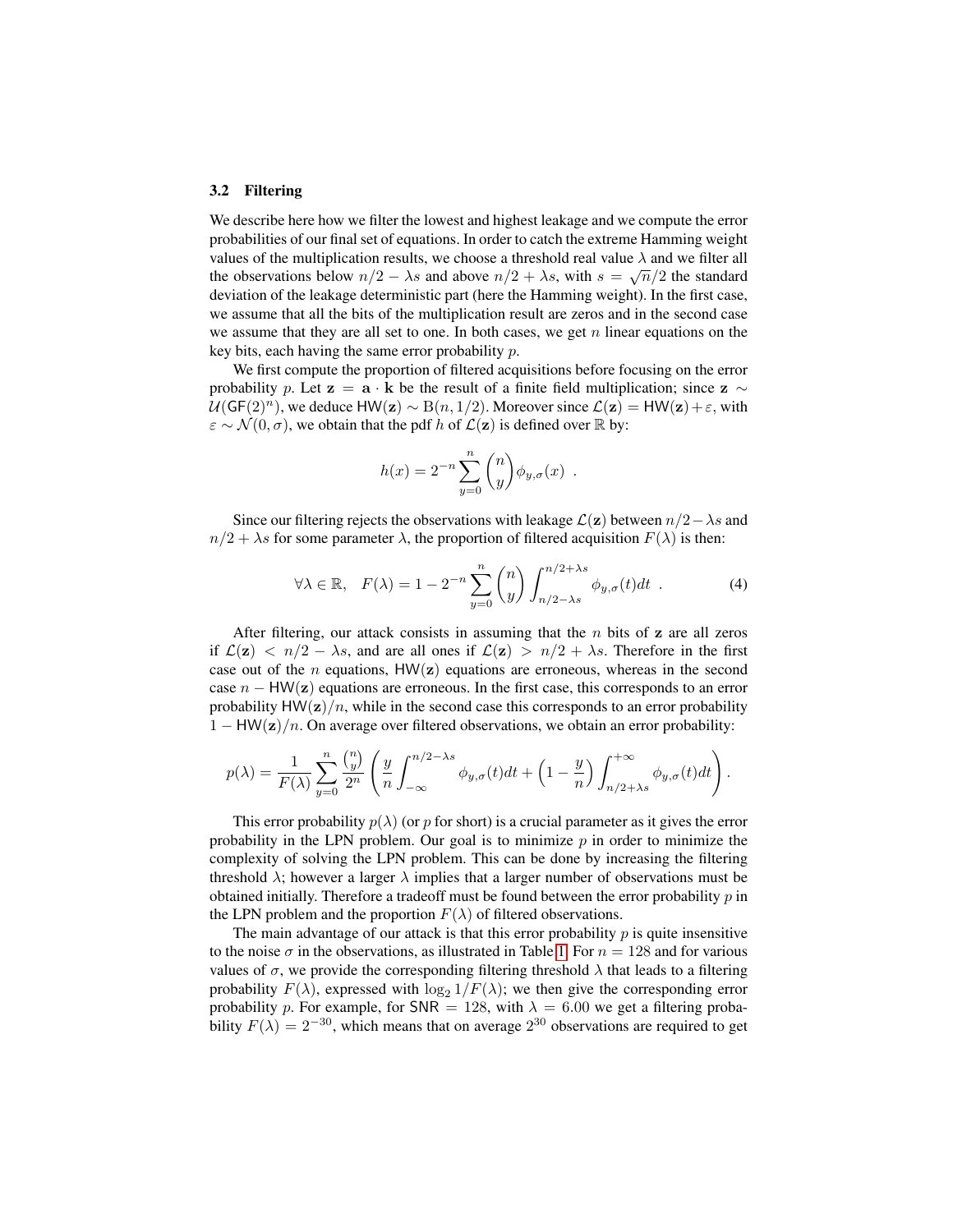$n = 128$  equations for the LPN problem; in that case the error probability for the LPN problem is  $p = 0.23$ . We see that this error probability does not grow too fast as SNR decreases, as we get  $p = 0.25$  for  $SNR = 8$  and  $p = 0.34$  for  $SNR = 0.5$ .

| $ \log_2(1/F(\lambda)) $ 30   25   20   15   10 |                           |  |  |  | -5 | 30                                                                         | 25 l |  | $20 \mid 15 \mid 10$ |  | 5 |
|-------------------------------------------------|---------------------------|--|--|--|----|----------------------------------------------------------------------------|------|--|----------------------|--|---|
|                                                 | $SNR = 128, \sigma = 0.5$ |  |  |  |    | $SNR = 2, \sigma = 4$                                                      |      |  |                      |  |   |
|                                                 |                           |  |  |  |    | $(6.00 5.46 4.85 4.15 3.29 2.16  7.42 6.73 5.97 5.09 4.03 2.64)$           |      |  |                      |  |   |
| $\boldsymbol{v}$                                |                           |  |  |  |    | $[0.23] 0.25] 0.28] 0.31] 0.34] 0.39] 0.28] 0.30] 0.32] 0.34] 0.37] 0.41]$ |      |  |                      |  |   |
|                                                 | $SNR = 8, \sigma = 2$     |  |  |  |    | $SNR = 0.5, \sigma = 8$                                                    |      |  |                      |  |   |
|                                                 |                           |  |  |  |    | $(6.37 5.79 5.14 4.39 3.48 2.28 10.57 9.58 8.48 7.21 5.71 3.73)$           |      |  |                      |  |   |
| $\boldsymbol{\eta}$                             |                           |  |  |  |    | $ 0.25 0.27 0.29 0.32 0.35 0.40 $ 0.34 $ 0.36 0.37 0.39 0.41 0.44 $        |      |  |                      |  |   |

<span id="page-7-0"></span>**Table 1.** Error probability p and  $\lambda$  w.r.t. the filtering proportion  $F(\lambda)$  and the SNR

<span id="page-7-1"></span>Study in the general case. For completeness, we exhibit hereafter the expressions of the probabilities  $F(\lambda)$  and  $p(\lambda)$  when the leakage satisfies [\(2\)](#page-3-0) for another function than  $HW(\cdot)$ . If we relax the Hamming weight assumption but still assume that the noise is independent, additive and Gaussian, we get the following natural generalization of [\(2\)](#page-3-0):

$$
\mathcal{L}(\mathbf{z}) = \varphi(\mathbf{z}) + \varepsilon \enspace ,
$$

where  $\varphi(\mathbf{z}) \doteq \mathbb{E} (\mathcal{L}(Z) | Z = \mathbf{z})$  and  $\varepsilon \sim \mathcal{N}(0, \sigma)$ . This leads to the following generalization of [\(4\)](#page-6-0):

$$
\forall \lambda \in \mathbb{R}, \quad F(\lambda) = 1 - \sum_{y \in \text{Im}(\varphi)} \mathbb{P}(\varphi(Z) = y) \int_{-\lambda s}^{\lambda s} \phi_{y,\sigma}(t + \mu) dt ,
$$

where  $\mu$  and s respectively denote the mean and the standard deviation of  $\varphi(Z)$ . Analogously, we get:

$$
p(\lambda) = \frac{1}{F(\lambda)} \sum_{y=0}^{n} \frac{\binom{n}{y}}{2^n} \left( \frac{y}{n} \int_{-\infty}^{\lambda s} g_y(t+\mu)dt + \left(1 - \frac{y}{n}\right) \int_{\lambda s}^{+\infty} g_y(t+\mu)dt \right) ,
$$

where for every y, the pdf  $g_{\mathcal{L}|\text{HW}(Z)=y}$  is defined by:

$$
g_y(\ell) = {n \choose y}^{-1} \sum_{z \in \mathsf{HW}^{-1}(y)} \phi_{\varphi(\mathbf{z}), \sigma}(\ell) .
$$

In the case  $\varphi = HW$  (*i.e.*, when the device leaks perfectly in the Hamming weight model), it can be checked that  $g_y$  is simply the pdf of  $\mathcal{N}(\text{HW}(y), \sigma)$ , otherwise it is a Gaussian mixture. In Section [6,](#page-13-0) we will approximate it by a Gaussian pdf with mean  $\mathbb{E} (\mathcal{L}(Z) | HW(Z) = y)$  and standard deviation  $\sqrt{\text{Var}(\mathcal{L}(Z) | HW(Z) = y)}$ .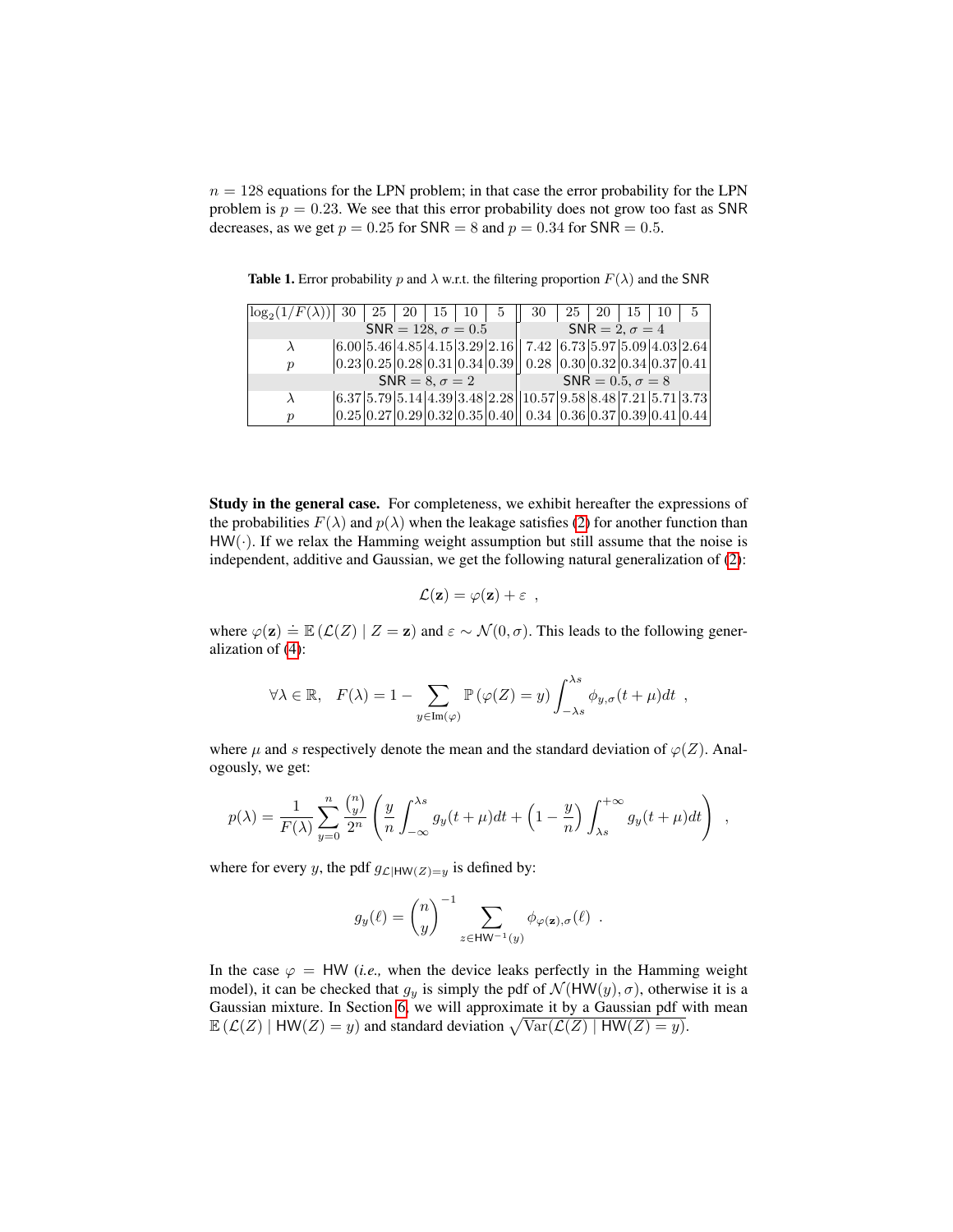### <span id="page-8-0"></span>3.3 Solving the LPN Problem

Numerous algorithms for solving LPN are known in the literature; a good survey is given by Pietrzak in [\[Pie12\]](#page-19-5). They generally require a huge number of LPN equations. However in our context, these equations come from side-channel acquisitions and thus remain in a rather scarce number. A well-known result of Lyubashevsky reduces the sample complexity, but its limitations on the noise render it inapplicable to our problem [\[Lyu05\]](#page-19-6). In this section we summarize the ideas we set-up for solving the LPN problem with a reduced number of samples and under reasonable levels of noise.

We take the point of view of an attacker: she has a limited quantity of side-channel information, thus a limited number of initial LPN samples. She also has a limited computing power and (most importantly) memory. She has two goals: firstly she wants to make sure that the attack will indeed be feasible in theory (this depends on the final number of reduced equations), thus she must compute it as exactly as possible (she cannot afford to miss one bit of complexity in the computations). Secondly, she has reasonable but limited resources and wants to make the attack as efficient as possible.

Algorithm sketch. The main parameter of the algorithm is the initial bias: it determines the number of linear combinations steps we will be able to do before the final bias explodes. We fix it to 3 reductions (8 linear combinations). We look for smallweight linear combinations of initial equations that have their MSB cancelled. There's not enough initial LPN equations to use BKW or LF1 (*cf* section [2.5\)](#page-4-1) algorithms directly (they do not remove enough bits per iteration).

We thus first (rather artificially) square the number  $\nu$  of LPN samples: for all elements  $a_i$  in the initial set, with error probability p (bias  $\delta = 1 - 2p$ ), we build the set  $(a_{i,j})_{i \neq j} \doteq (a_i \oplus a_j)_{i,j}$ . We then can do only 2 reductions. However, on the one hand, BKW-like algorithms will still not find enough reduced equations. On the other hand, exhaustively looking for reduced equations among all linear combinations of at most 4 (corresponding to 2 reductions) amplified equations would not be very efficient. Consequently, we apply two steps of a generalized birthday paradox-like algorithm [\[Wag02\]](#page-19-7).

Then assume that we obtain  $w$ -bits reduced equations. Once enough equations are found (this depends on the final bias of the equations, which is  $\delta^8$ ), we can directly apply a Walsh-Hadamard transform (WHT) to recover the  $w$  LSB of the secret if the attacker memory is greater than  $2^w$  w-bits words. If we can only obtain equations reduced to  $w' > w$  bits, we can simply guess the  $w' - w$  bits of the secret and do a WHT on the last  $w$  bits. In this case, the search space can be reduced using the error/secret switching idea at the very beginning of the algorithm.

The algorithm steps as well as its time and space complexities are analyzed in details in  $[BCF^+15]$  $[BCF^+15]$ . From a practical perspective, the optimal choice depends on several parameters: number of traces, filtering ratio, level of noise, available memory, computing power. Several trade-offs are thus available to the attacker. The most obvious one is to trade side-channel measurements against computing needs. Using more traces either makes it possible to reduce the bias of the selected equations, or increases their number, reducing the reduction time (birthday paradox phase). In a nutshell, the more traces are available, the better. Given a fixed number of traces (order of magnitude  $2^{20}$  to  $2^{24}$ ), the attacker fixes the filtering threshold  $\lambda$ . Increasing  $\lambda$  improves the bias of the selected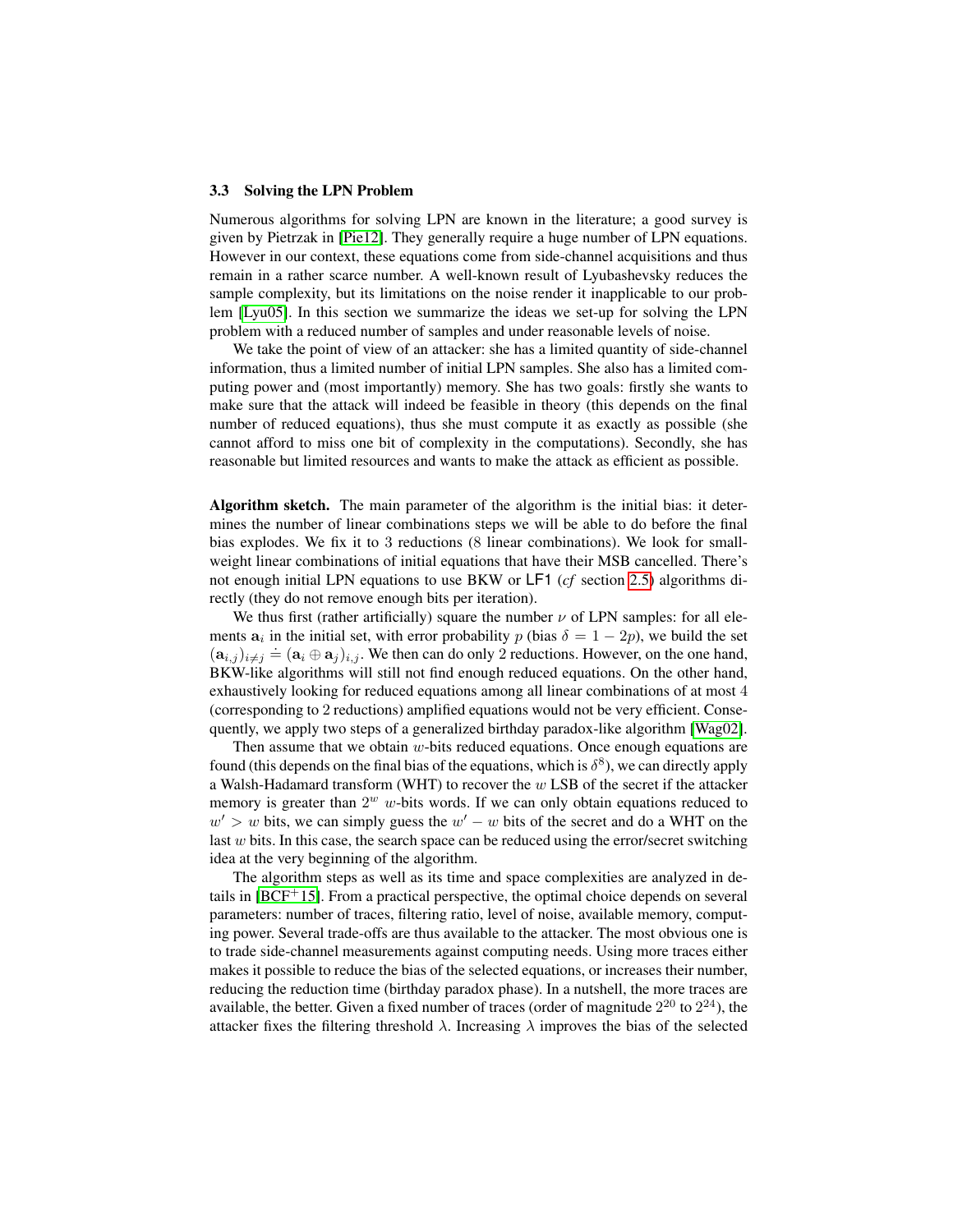equations. Thus less reduced equations are required for the WHT to correctly find  $w$  bits of the secret. Nonetheless, increasing  $\lambda$  also reduces the number of initial equations and thus makes the birthday paradox part of the algorithm slower. Concerning the reduction phase, it is well known that balancing the two phases of the generalized birthday paradox is the best way to reduce its complexity. Finally doubling the memory makes it possible recover one bit more with the WHT, while slightly more than doubling its time complexity: we fill the table with equations that are 1 bit less reduced, halving the time needed by the birthday paradox phase.

### 3.4 Comparison with state-of-the art attacks

Compared to [\[BFG14\]](#page-18-0), our new attack performs better except in one scenario when  $SNR = 128$  and the number of available queries is very limited by the context. Indeed, for  $SNR = 128$  the attack in [\[BFG14\]](#page-18-0) requires only 128 observations to get 128 equations with error probability 0.31 whereas our attack requires  $2^{15}$  observations to achieve the same error probability. In the other contexts (*i.e.,* for higher levels of noise) the attack in [\[BFG14\]](#page-18-0) faces strong limitations. Concretely, recovering the secret key becomes very hard if the inputs are not chosen. On the contrary, since our attack benefits from being quite insensitive to noise, it stays successful even for higher noise levels.

### <span id="page-9-0"></span>4 Extension to Chosen Inputs

In this section, we present a key-recovery technique which can be applied when the attacker is able to control the public multiplication operands  $\mathbf{a}_i$ . It is based on comparing the leakage for related inputs.

### 4.1 Comparing Leaks

In the so-called *chosen message model*, the attacker chooses  $\nu$  messages  $(a_i)_{0 \le i \le \nu}$  in  $GF(2^n)$  and gets the corresponding leakages  $\mathcal{L}(\mathbf{k} \cdot \mathbf{a}_i)$  as defined by Equation [\(2\)](#page-3-0).

From the underlying associative property of the field  $GF(2<sup>n</sup>)$ , we remark<sup>[7](#page-9-1)</sup> that the relation  $(2 \cdot a_i) \cdot k = 2 \cdot (a_i \cdot k)$  stands for every query  $a_i$ . If the most significant bit of  $a_i \cdot k$  is zero, then the latter relation implies that the bits of  $a_i \cdot k$  are simply shifted when computing  $2\cdot({\bf a}_i\cdot{\bf k})$  which results in  ${\sf HW}((2\cdot{\bf a}_i)\cdot{\bf k})={\sf HW}({\bf a}_i\cdot{\bf k}).$  However, if the most significant bit of  $a_i \cdot k$  is one, then the bits are also shifted but the result is summed with the constant value 23, which corresponds to the decimal representation of the binary coefficients of the non-leading monomials of the polynomial  $x^{128} + x^7 + x^2 + x + 1$ involved in the representation of the field  $GF(2^{128})$  in AES-GCM. In this case, the Hamming weight values  $HW((2 \cdot a_i) \cdot k)$  and  $HW(a_i \cdot k)$  are necessarily different. Indeed, the bits are shifted, the less significant bit is set to one and the bits of  $(a_i \cdot k)$  at positions 0, 1 and 6 are flipped. Thus, the absolute value of the difference between both Hamming Weight values is equal to 3 with probability  $1/4$  or to 1 with probability  $3/4$ .

Without noise, we can perfectly distinguish whether both Hamming weight values are equal or not, and thus get knowledge of the most significant bit of  $a_i \cdot k$ . Repeating

<span id="page-9-1"></span><sup>&</sup>lt;sup>7</sup> We can simply choose  $a_i$  equal to 1.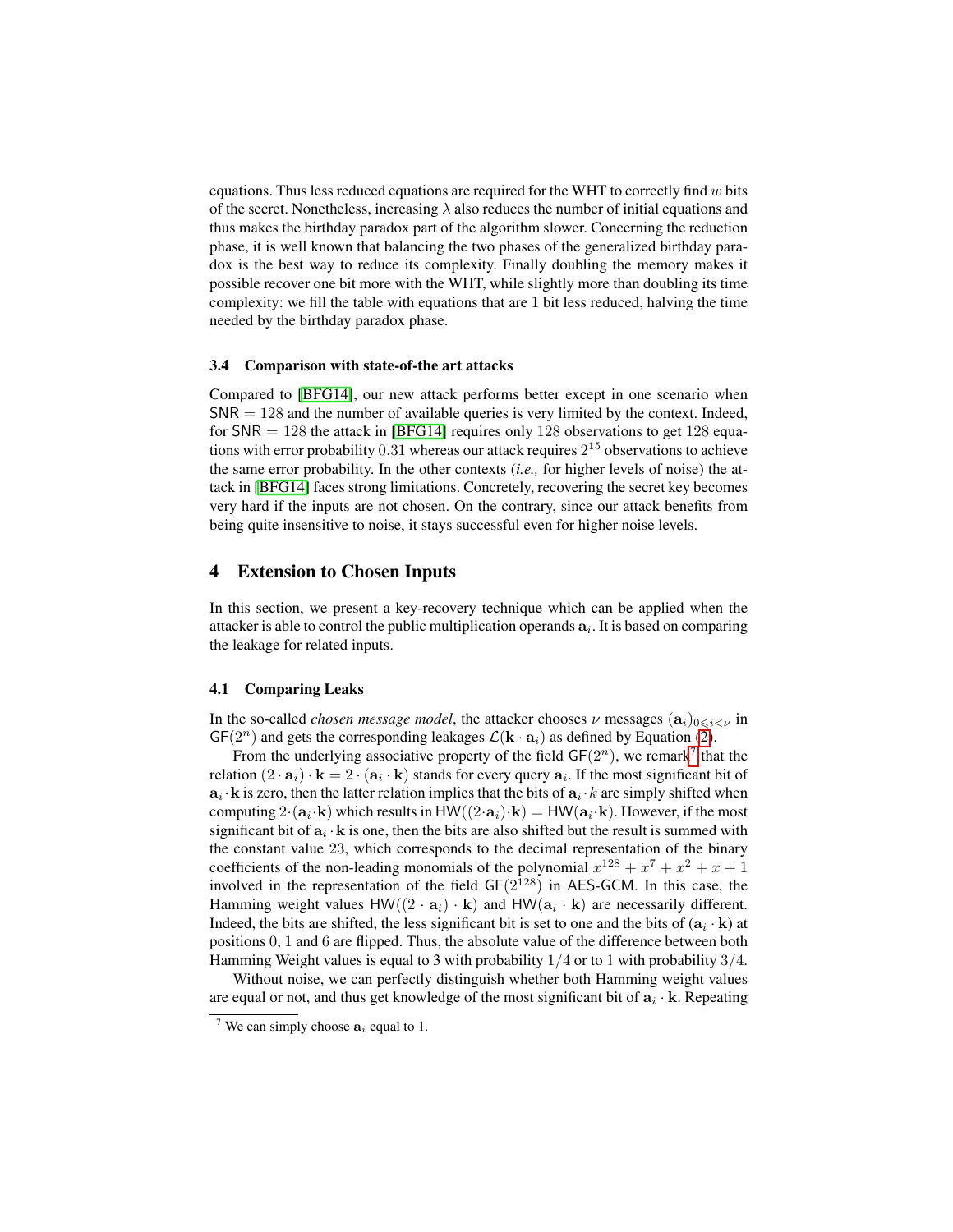the experiment for every power of two until  $2^{128}$  (*i.e.*, with 128 queries) gives us the knowledge of every bit of the multiplication result and thus the recovery of k. With noise, the recovery is no longer straightforward. To decide whether the noisy Hamming weights are equal or different, we fix a threshold  $\tau$  depending on the SNR. Namely, if the distance  $|\mathcal{L}((2 \cdot a_i) \cdot k) - \mathcal{L}(a_i \cdot k)|$  is greater than  $\tau s$  where s is the signal standard deviation (here the standard deviation of HW(Z), say  $\sqrt{n}/2$ ), then we decide that  $HW((2 \cdot a_i) \cdot k) \neq HW(a_i \cdot k)$  and thus that the most significant bit of  $(a_i \cdot k)$  equals one. The type I error probability  $p<sub>I</sub>$  associated to this decision (*i.e.*, the probability of deciding that the Hamming weights are different while they are equal) satisfies:

$$
p_{\mathbf{I}} = \mathbb{P}\left[|\mathcal{L}((2 \cdot \mathbf{a}_{i}) \cdot \mathbf{k}) - \mathcal{L}(\mathbf{a}_{i} \cdot \mathbf{k})| > \tau s \mid HW((2 \cdot \mathbf{a}_{i}) \cdot \mathbf{k}) = HW(\mathbf{a}_{i} \cdot \mathbf{k})\right]
$$
  
=  $\mathbb{P}\left[|\varepsilon_{i+1} - \varepsilon_{i}| > \tau s\right] = 1 - \int_{-\tau s}^{\tau s} \phi_{\sigma \sqrt{2}}(u) du$ ,

where we recall that, according to [\(2\)](#page-3-0), the variable  $\varepsilon_i$  (resp.  $\varepsilon_{i+1}$ ) corresponds to the noise in the *i*th (resp.  $(i+1)$ th) observation  $\mathcal{L}(\mathbf{a}_i \cdot \mathbf{k})$  (resp.  $\mathcal{L}(\mathbf{a}_{i+1} \cdot \mathbf{k}) = \mathcal{L}((2 \cdot \mathbf{a}_i) \cdot \mathbf{k})$ ).

Similarly, the type II error probability  $p_{II}$  (of deciding that the Hamming weight values are equal when they are different) satisfies:

$$
p_{\rm II} = \frac{3}{8} \left( \int_{-\tau s - 1}^{\tau s - 1} \phi_{\sigma \sqrt{2}}(u) du + \int_{-\tau s + 1}^{\tau s + 1} \phi_{\sigma \sqrt{2}}(u) du \right) + \frac{1}{8} \left( \int_{-\tau s - 3}^{\tau s - 3} \phi_{\sigma \sqrt{2}}(u) du + \int_{-\tau s + 3}^{\tau s + 3} \phi_{\sigma \sqrt{2}}(u) du \right).
$$

Since, the key bits are all assumed to be balanced between one and zero, the probability of error p for each key bit is equal to  $\frac{1}{2}(p_1 + p_1)$ . Table [2](#page-10-0) gives the thresholds  $\tau$  which minimizes the error probability for different values of standard deviations.<sup>[8](#page-10-1)</sup>

<span id="page-10-0"></span>Table 2. Optimal threshold and probability of deciding correctly w.r.t. the SNR.

| SNR $(\sigma)$  128 (0.5) 8 (2.0) 2 (4.0) 0.5 (8.0) |       |      |      |                                 |
|-----------------------------------------------------|-------|------|------|---------------------------------|
|                                                     |       |      |      | $0.094$   0.171   0.301   0.536 |
|                                                     | 0.003 | 0.27 | 0.39 | 0.46                            |

Comparing to Table [1,](#page-7-0) the error probabilities in Table [2](#page-10-0) are much more advantageous and only 129 queries are required. If the number of queries is not limiting, the traces can be averaged to decrease the noise and thus improve the success rate. Another improvement is to correlate not only two consecutive powers of 2 but also nonconsecutive ones (*e.g.*,  $2^{j}$  and  $2^{j+2}$ ). Without noise, we do not get more information but in presence of noise we can improve the probability of deciding correctly.

<span id="page-10-1"></span><sup>&</sup>lt;sup>8</sup> Note that we did not consider so far the bias induced by the recovery of the less significant bits (whose values have been altered by previous squarings) since it is very negligible in practice.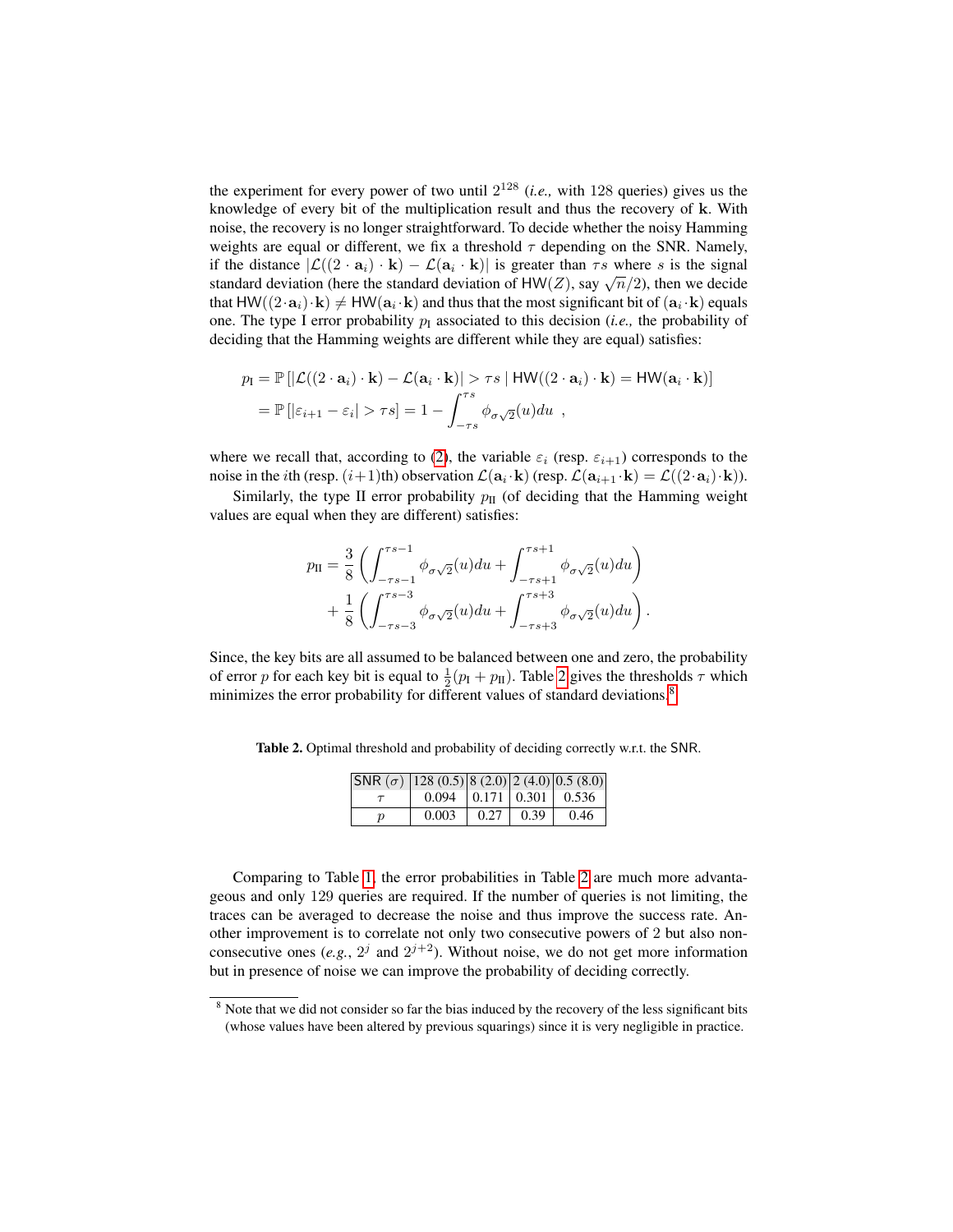#### 4.2 Key Recovery

With the method described above, we only get 128 different linear equations in the key bits. Thus, we cannot use an LPN solving algorithm to recover the secret key in presence of errors. However, since we can average the measurements, we can significantly reduce the level of noise and remove the errors almost completely. For instance, with an SNR of 128 (which can also be achieved from an SNR of 2 and 64 repetitions), we get an average of  $128 \times 0.003 = 0.384$  errors. Solving the system without error is straightforward when we use the powers of two since we directly have the key bits. Thus, inverting all the second members of the equations one-by-one to remove a single error leads to a global complexity of  $2<sup>7</sup>$  key verifications. This complexity is easily achievable and remains reasonable to recover a 128-bit key.

### <span id="page-11-0"></span>5 Adaptation to Fresh Re-keying

The core idea of the fresh re-keying countermeasure originally proposed in [\[MSGR10\]](#page-19-0) for block cipher algorithm is to create a new *session* key from a public *nonce* for each new processing of the encryption algorithm. It guaranties that the secret (master) key is never used directly. To allow for the decryption of the ciphertext, the latter one is sent together with the nonce. For soundness, the fresh re-keying must satisfy two properties. First, it must be easy to protect against side-channel attacks. Secondly, it must have a good *diffusion* so that each bit of the new session key depends on a large number of bits of the master key, rendering attacks based on key-hypotheses testing inefficient. To satisfy the first property, [\[MSGR10\]](#page-19-0) proposes to base the re-keying on linear functions. Efficient techniques are indeed known to secure the latter functions against SCA (*e.g.* higher-order masking has linear complexity for linear functions  $[ISW03, CGP<sup>+</sup>12]$  $[ISW03, CGP<sup>+</sup>12]$ . To additionally satisfy the second property, [\[MSGR10\]](#page-19-0) proposes to define the linear functions from *circulant* matrices deduced from the random nonce.

Let  $\mathbf{k} \in \mathsf{GF}(2^8)^n$  denote the master key which must be protected and let  $\mathbf{a} \in \mathbb{R}$  $GF(2<sup>8</sup>)<sup>n</sup>$  denote the nonce (generated at random). The square matrix whose lines correspond to all the rotations of the byte-coordinates of  $a$  (*e.g.* the  $i^{th}$  row corresponds to the vector a right-rotated *i* times) is denoted by  $circ(a_0, \dots, a_{n-1})$ . It satisfies:

$$
circ(a_0, \cdots, a_{n-1}) = \begin{pmatrix} a_0 & a_{n-1} & a_{n-2} & \cdots & a_1 \\ a_1 & a_0 & a_{n-1} & \cdots & a_2 \\ \vdots & \vdots & \vdots & \ddots & \vdots \\ a_{n-1} & a_{n-2} & a_{n-3} & \cdots & a_0 \end{pmatrix}
$$

and the session key  $\mathbf{k}'$  is deduced from  $(\mathbf{k}, \mathbf{a})$  as follows:

<span id="page-11-1"></span>
$$
\mathbf{k}' = \text{circ}(a_0, \cdots, a_{n-1}) \cdot \mathbf{k} \tag{5}
$$

,

where  $\cdot$  denotes the scalar product in  $GF(2^8)^n$ . After denoting the multiplication on  $GF(2^8)$  by  $\otimes$ , Equation [\(5\)](#page-11-1) implies in particular that the i<sup>th</sup> byte of **k**' satisfies:

$$
k'_i = \sum_{j=0}^{n-1} a_{i+j \bmod n} \otimes k_j.
$$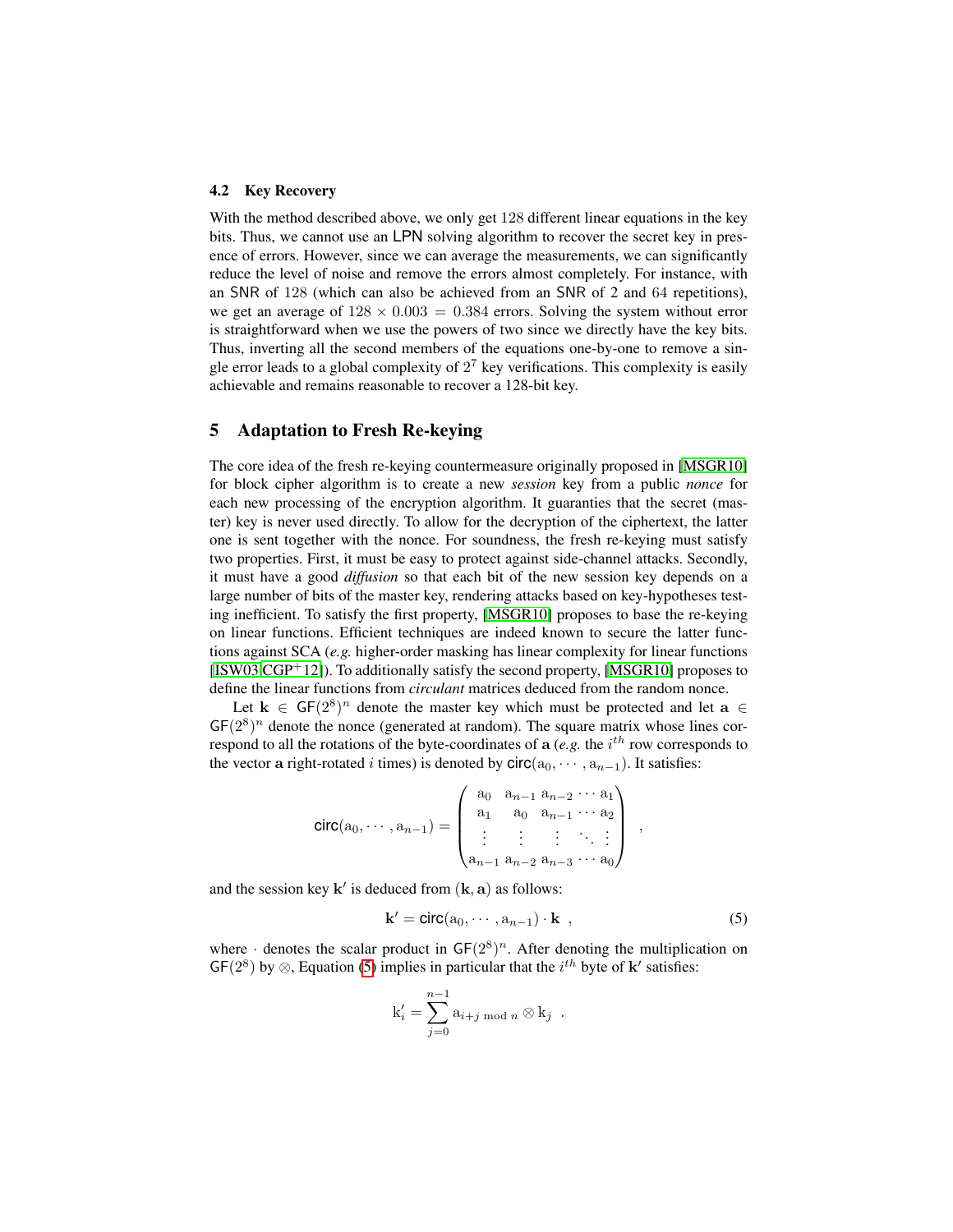It may be checked that the attack described in Section [3.1](#page-5-1) applies against the multiplication specified by [\(5\)](#page-11-1) similarly as for the multiplication in [\(1\)](#page-3-1). Indeed, the matrix-vector product defined in [\(5\)](#page-11-1) over  $GF(2^8)$  can be rewritten over  $GF(2)$  expressing each bit of k' as a linear combination of the bits of k with coefficients being themselves linear combinations of the bits of  $\mathbf{a} \in \mathsf{GF}(2)^{128}$ . Eventually, exactly like in previous section, for  $\nu$  filtered messages the attack leads to an instance of the LPN(128, 128 $\nu$ , p) problem.[9](#page-12-0) Actually, looking further in the fresh re-keying protocol, we can improve the attack by taking advantage of the context in which the fresh re-keying is used.

Until now, we have assumed that the multiplication output was stored in a 128 bit register, which essentially corresponds to an hardware implementation and is the worst case from the attacker point of view. If we switch to a software implementation *e.g.* running on a w-bit architecture, then the attacker can now target the manipulation of w-bit sub-parts of the refresh key  $k'$  which puts him in a more favourable context. By moreover assuming that k' is used as a secret parameter of a block cipher like AES (as proposed in [\[MSGR10\]](#page-19-0)), then the attacker can exploit information leakage when the byte-coordinates of  $k'$  are manipulated separately. Observing the manipulation of each of the sixteen 8-bit chunks separately gives, for a same filtering ratio, a much lower error probability on the equations that what was achieved in the previous (hardware) context. This can be explained by the fact that exhibiting extreme Hamming weights is obviously much more easier on 8 bits than on 128 bits. For instance, filtering one observation over  $2^{10}$  (i.e.,  $F(\lambda) = 2^{-10}$ ) with a SNR equal to 2 results in an error probability of  $p = 0.28$  for  $n = 128$  and  $p = 0.065$  for  $n = 8$ , that is more than four times less. Table [3](#page-12-1) gives the error probability  $p$  according to the proportion of filtered acquisitions  $F(\lambda)$  for SNR equal to 128, 8, 2 and then 0.5 (as in Table [1\)](#page-7-0) and  $n = 8$ .

<span id="page-12-1"></span>**Table 3.** Error probability p according to the proportion of filtered acquisitions  $F(\lambda)$ .

| $\left \log_2(1/F(\lambda))\right $ | 10                                                                                      | 5 | 4 |  |  |                          | 10                                  | 5 | 4                        |  |  |  |
|-------------------------------------|-----------------------------------------------------------------------------------------|---|---|--|--|--------------------------|-------------------------------------|---|--------------------------|--|--|--|
|                                     | SNR = 128, $\sigma = 0.125$                                                             |   |   |  |  |                          | $SNR = 2, \sigma = 1$               |   |                          |  |  |  |
|                                     | 2.93 $ 2.15 2.02 1.47 1.33 0.71 $                                                       |   |   |  |  |                          | $3.88$ $ 2.62 2.28 1.89 1.42 0.83 $ |   |                          |  |  |  |
| $\boldsymbol{p}$                    | $ 2.8\cdot10^{-19} 0.09 0.11 0.17 0.21 0.28  6.5\cdot10^{-2} 0.16 0.19 0.22 0.26 0.32 $ |   |   |  |  |                          |                                     |   |                          |  |  |  |
|                                     | $SNR = 8, \sigma = 0.5$                                                                 |   |   |  |  | $SNR = 0.5, \sigma = 2$  |                                     |   |                          |  |  |  |
|                                     | 3.25                                                                                    |   |   |  |  | 2.26 1.97 1.63 1.24 0.74 | 5.66                                |   | 3.73 3.22 2.66 1.99 1.17 |  |  |  |
| $\boldsymbol{v}$                    | $5.9 \cdot 10^{-3}$ $0.10 \mid 0.14 \mid 0.18 \mid 0.23 \mid 0.29 \mid$                 |   |   |  |  |                          | 0.17                                |   | 0.25 0.28 0.30 0.33 0.37 |  |  |  |

This confirms on different parameters that with much fewer observations, we have smaller error probabilities. Therefore, even for  $F(\lambda) = 0.5$  (i.e., we only filter one observation over two), the system can be solved to recover the 128-bit key. Furthermore, it is worth noting that this new attack on an AES using a one-time key allows to recover the master key without observing any leakage in the fresh re-keying algorithm.

By using this trick which consists in observing the leakage of 8-bit session keys in the first round of the AES, we can also mount an attack towards the outlines of the

<span id="page-12-0"></span> $9\text{ A}s$  observed by the authors of [\[BFG14\]](#page-18-0), the attack in [BFG14] does not apply to the multiplication specified by [\(5\)](#page-11-1), essentially because of the circulant property of the matrix.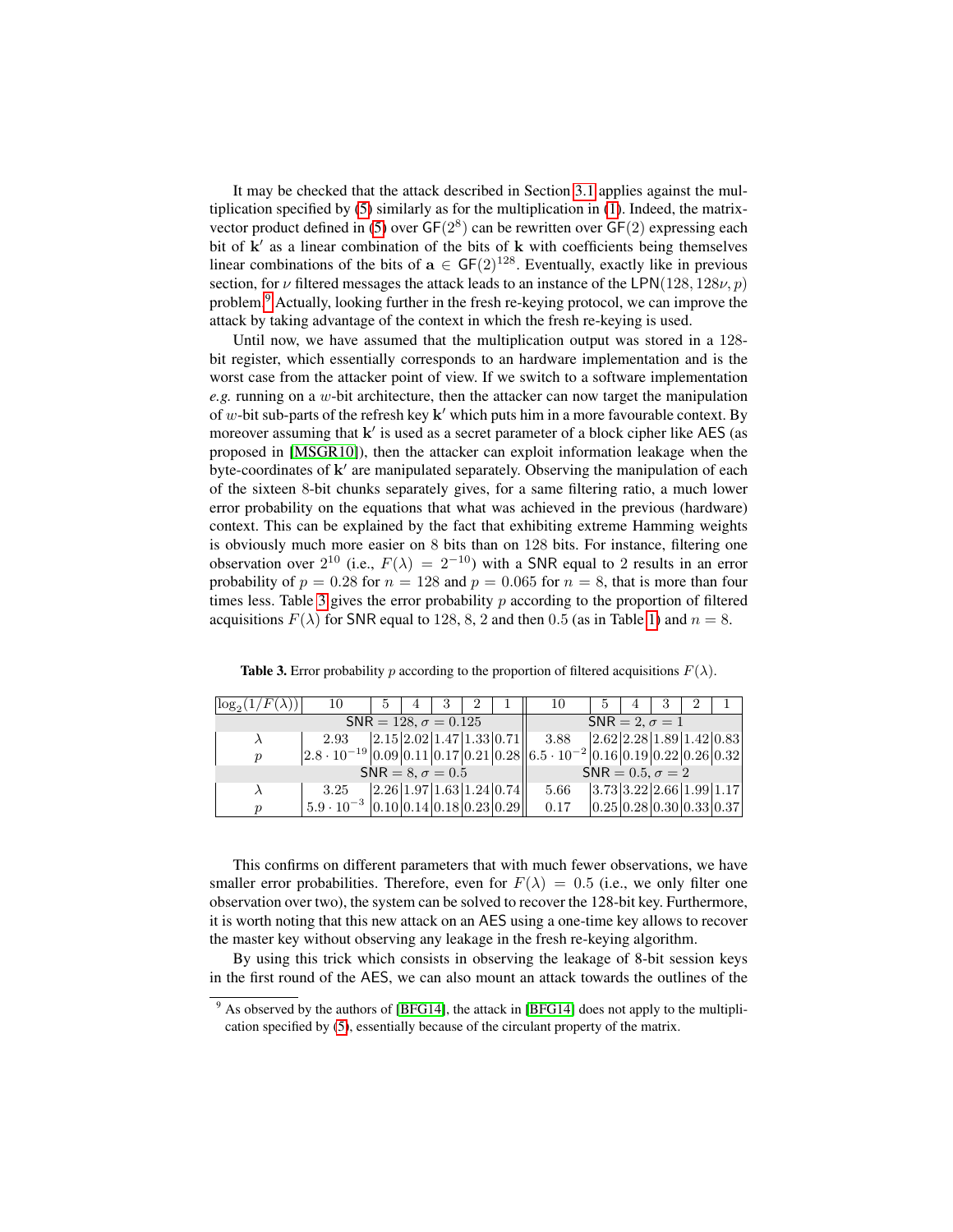approach proposed in [\[BFG14\]](#page-18-0) against the AES-GCM multiplication. Since in this case only the first matrix row is involved in the computation, the coefficients of the key bits are different and each observation gives a useful linear equation. Plus, since we observe the leakage on 8-bit data, the noise impacts on the less significant bit of Hamming weight is reduced, which improves the system solving. However, the resulting attack remains much less efficient than our new attack, even in the number of required observations.

### <span id="page-13-0"></span>6 Practical Experiments

We showed in previous sections how to mount efficient side-channel attacks on finitefield multiplication over 128-bit data in different scenarios according to the attacker capabilities. In order to verify the truthfullness of our leakage assumptions, we have mounted few of these attacks in practice and made some simulations. In particular, we implemented the AES-GCM and the fresh re-keying protocol on an ATMega328p and measured the leakage using the ChipWhisperer kit [\[OC14\]](#page-19-8). We also obtained the 100,000 traces of AES-GCM multiplication from [\[BFG14\]](#page-18-0) corresponding to EM radiations of an FPGA implementation on the Virtex 5 of a SASEBO board.

We first illustrate the leakage behavior we obtained on the ATMega328p. Then we present experimental confirmations that the attack on AES-GCM with known inputs can actually be mounted. Afterwards, we show how efficient is the attack on fresh rekeying when the attacker can exploit 8-bit leakages of the first round of AES. Eventually, the reader may find in the extended version of this paper  $[BCF^+15]$  $[BCF^+15]$  an experiment corresponding to the chosen-message attack presented in Section [4](#page-9-0) for a 128-bit multiplication implemented on the ATMega328p.

### 6.1 ATMega328p Leakage Behaviour

Since we are in software on an 8-bit implementation, we simulate a 128-bit leakage by summing the intermediate leakage on 8-bit parts of the result  $10$ . We randomly generated 100, 000 vectors  $\mathbf{a} \in \mathsf{GF}(2)^{128}$  and, for a fixed key k, we measured the leakage during the processing of  $z = a \cdot k$  as specified in AES-GCM (see [\(1\)](#page-3-1)). Each measurement was composed of 4, 992 points among which we detected 16 points of interest by following a T-test approach as *e.g.* described in [\[GJJR11\]](#page-18-13). We afterwards verified that these points corresponded to the manipulation of the byte-coordinates  $z[i]$  of z after the multiplication processing.

For each  $i \in [1..16]$ , we denote by  $q_{\text{Id},i}$  the function  $z \mapsto \mathbb{E} (\mathcal{L}(\mathbf{z}[i]) | \mathbf{z}[i] = z)$  and by  $g_{HW,i}$  the function  $y \mapsto \mathbb{E} (\mathcal{L}(\mathbf{z}[i]) | HW(\mathbf{z}[i]) = y)$  (the first function corresponds to the mean of the leakage  $\mathcal{L}(\mathbf{z}[i])$  knowing  $\mathbf{z}[i] = z \in \mathsf{GF}(2)^8$  and the second function corresponds to the mean of the leakage  $\mathcal{L}(\mathbf{z}[i])$  knowing  $HW(\mathbf{z}[i]) = y \in [0..8]$ . In the top of Figure [1,](#page-14-0) we plot for each  $i \in [1..16]$  the distribution of our estimations of the values of  $g_{\text{Id},i}$ () (left-hand figure) and the distribution of the values of  $g_{\text{HW},i}$ (). First,

<span id="page-13-1"></span><sup>&</sup>lt;sup>10</sup> Our purpose was to test the practical soundness of our theoretical analyses; we hence chose to artificially build a 128-bit leakage. The application of our attack to 8-bit chunks is the purpose of Section [6.3](#page-17-0) where it is shown that this situation is much more favourable to the attacker.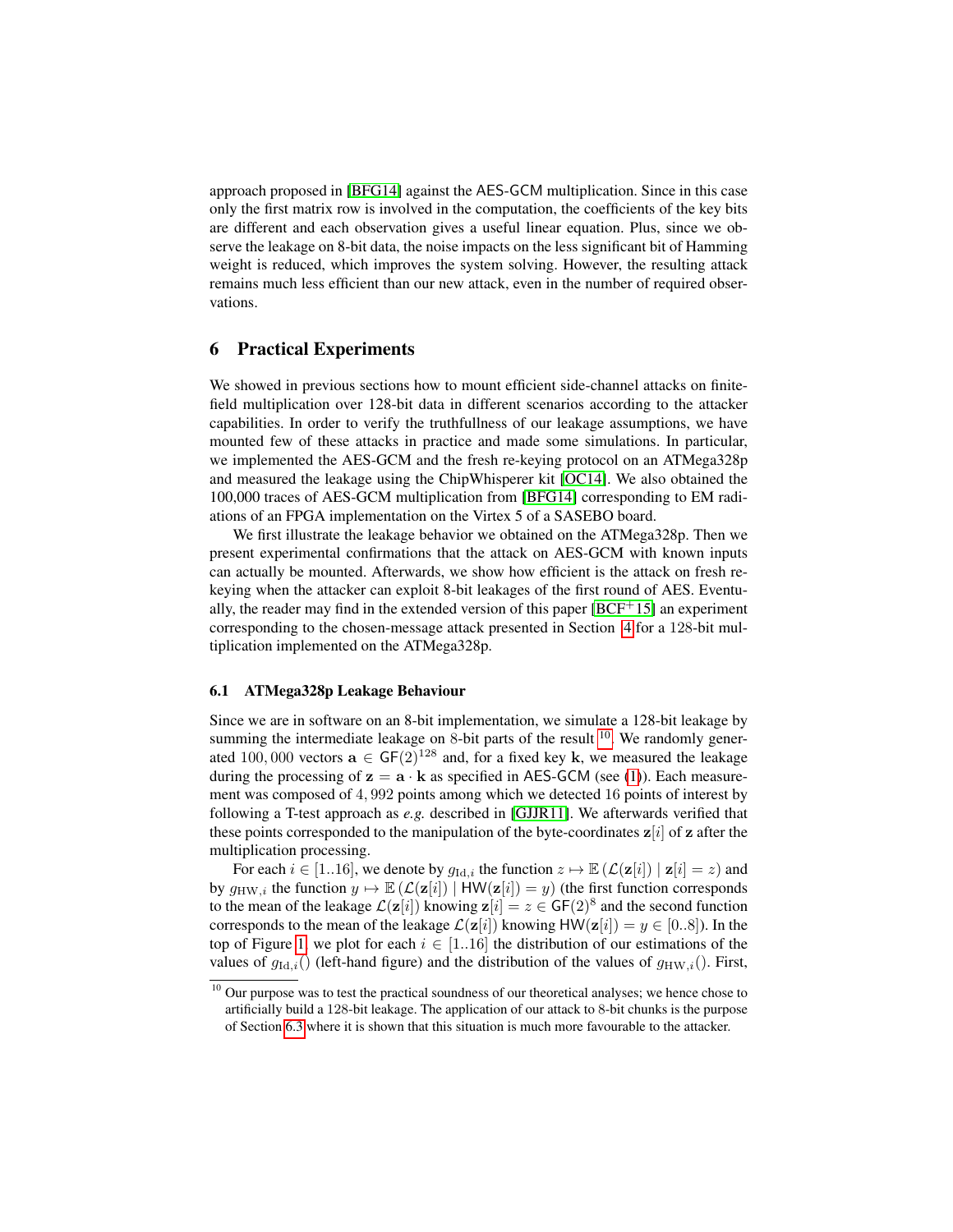it may be observed that all the byte-coordinates, except the first one, leak quite similarly. The average mean and standard deviation of the functions  $g_{\text{ID},i}$  are -0.0301 and 0.0051 respectively. They are -0.0291 and 0.0092 for the functions  $g_{HW,i}$ . While the left-hand figure shows that the distributions of values differ from normal distributions, the right-hand figure exhibits a strong dependency between them and the distribution of the Hamming weight values of  $z[i]$ . This shows that our implementation is a good target for our attack which requires that the deterministic part of the leakage monotonously depends on the Hamming weight of the manipulated data. Eventually, we plot in the bottom-left figure an estimate (with kernel methods) of the distribution of the values  $\mathbb{E} (\mathcal{L}(\mathbf{z})) | H W(\mathbf{z}) = y$  when y ranges in [0..128] and  $\mathcal{L}(\mathbf{z}) = \sum_{i=1}^{16} \mathcal{L}(\mathbf{z}[i])$ . Once again, the distribution is a not a perfect binomial one, but the figure shows that the deterministic part of the leakage monotonously depends on the Hamming weight of the manipulated data. The mean and the standard deviation of the plotted distribution are -0.1781 and 0, 2392 respectively. For completeness, we also plot in the bottom-right of Figure [1](#page-14-0) the distribution of the leakage values (after combining the 16 point of interest): the distribution looks very close to a Gaussian one.



<span id="page-14-0"></span>Fig. 1. Behaviour of the leakage w.r.t. the manipulated data Z

### 6.2 Attacks on AES-GCM with Known Inputs

The aforementioned attack of AES-GCM with known inputs was almost completely performed for 96-bit keys (simulations for more leakage traces) and partially performed for 128-bit keys (the error probabilities were confirmed in practice).

### Experiments on Filtering

*ATMega328p (128-bit).* In this context, the leakage  $\mathcal{L}(z)$  is built by summing the sixteen leakages  $\mathcal{L}(\mathbf{z}[i])$ , with  $i \in [1..16]$ . Theoretically, summing the sixteen intermediate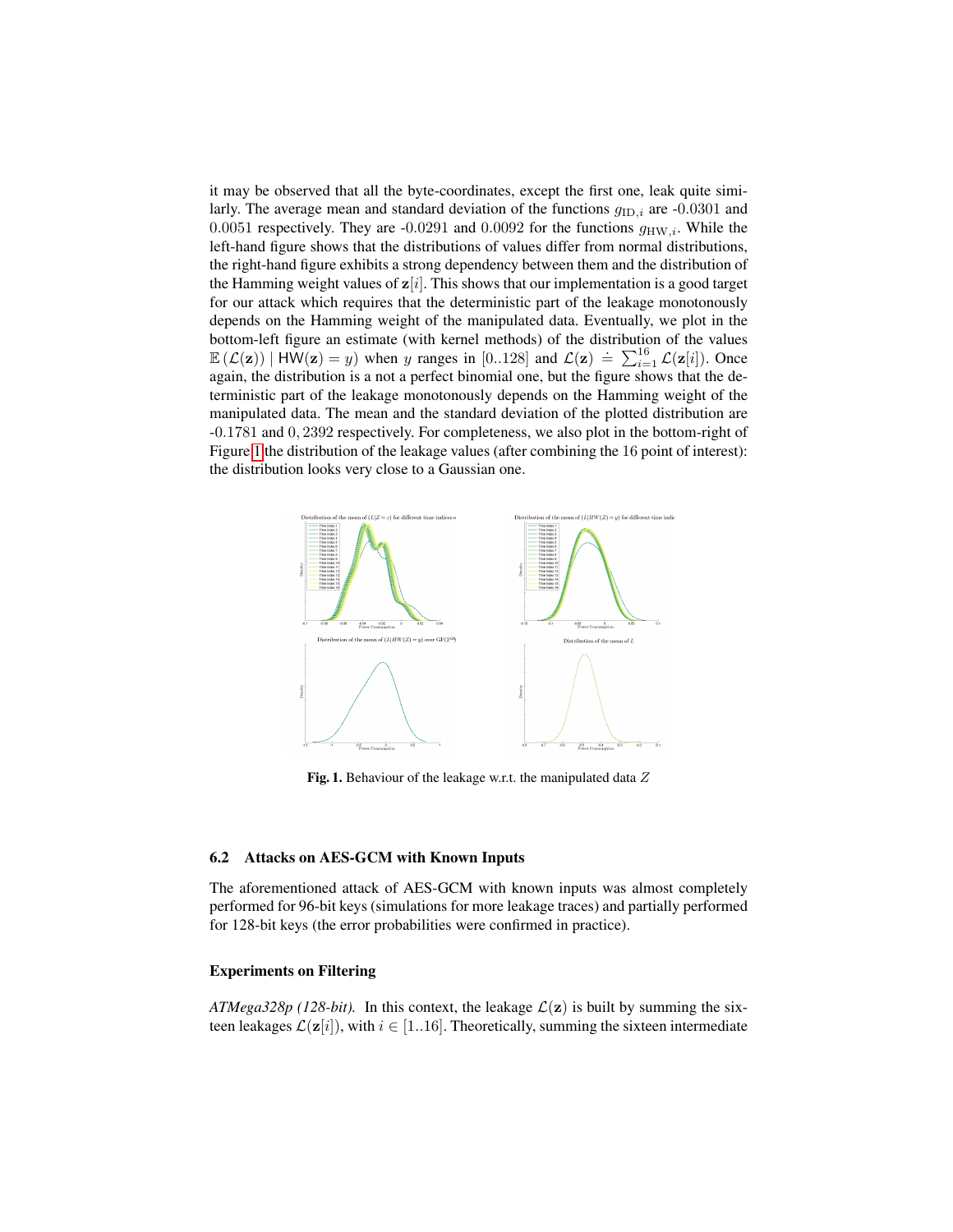Hamming weight values gives us exactly the Hamming weight value of the multiplication result. And summing the sixteen noise of standard deviation  $\sigma_8$  results in a Gaussian noise of standard deviation  $\sigma_{128} = 4 \cdot \sigma_8$ . In practice, we get an SNR of 8.21 on the 128-bit simulated leakage. In Table [4](#page-15-0) we provide the experimental bounds  $\lambda_{\exp}$  and error probabilities  $p_{\text{exp}}$  corresponding to few levels of filtering. We also indicate the theoretical estimates  $\lambda_{\text{the}}$  and  $p_{\text{the}}$  obtained by applying Formulas [\(3.2\)](#page-7-1) and (3.2) to the template we obtained using the same set of traces. As it can be observed, the theoretical estimates are very close to the ones obtained experimentally (which validates our theoretical analysis, even for non Hamming weight model) $^{11}$  $^{11}$  $^{11}$ .

| $SNR = 8.21, \sigma = 0.0206$       |                                                               |                  |    |  |  |                                                  |  |  |  |  |
|-------------------------------------|---------------------------------------------------------------|------------------|----|--|--|--------------------------------------------------|--|--|--|--|
| $\left \log_2(1/F(\lambda))\right $ | 14                                                            | 12 <sup>12</sup> | 10 |  |  |                                                  |  |  |  |  |
| $\lambda_{\mathrm{exp}}$            |                                                               |                  |    |  |  | $4.37$   3.96   3.49   3.05   2.54   1.97   1.22 |  |  |  |  |
| $p_{\exp}$                          | $0.383 \, 0.386 \, 0.393 \, 0.407 \, 0.420 \, 0.434 \, 0.452$ |                  |    |  |  |                                                  |  |  |  |  |
| $\lambda_{\rm{the}}$                |                                                               |                  |    |  |  | $4.27$   3.90   3.51   3.08   2.59   2.00   1.24 |  |  |  |  |
| $p_{\rm the}$                       | $(0.381 0.390 0.399 0.409 0.421 0.435 0.453)$                 |                  |    |  |  |                                                  |  |  |  |  |

<span id="page-15-0"></span>**Table 4.** Experimental and theoretical parameters corresponding to filtering proportion  $F(\lambda)$  on the ATmega for 128-bit AES-GCM.

*Virtex 5 (128-bit).* We additionally performed filtering on the traces from [\[BFG14\]](#page-18-0) obtained from an FPGA implementation of GCM. Hereafter we provide theoretical  $(p_{the})$ and experimental  $(p_{\exp})$  error probabilities for different values of the filtering parameter  $\lambda$  (Table [5\)](#page-15-2). It must be noticed that experimental results correspond to expectations. The largest deviation (for  $\lambda = 3.847$ ) is due to the fact that only 20 traces were kept after filtering<sup>[12](#page-15-3)</sup>.

<span id="page-15-2"></span>Table 5. Error probabilities obtained from real traces.

|  |  |  |  | $[0.906 1.270 1.645 2.022 2.409 2.794 3.165 3.847]$                            |
|--|--|--|--|--------------------------------------------------------------------------------|
|  |  |  |  | $ p_{\text{the}} 0.442 0.431 0.419 0.407 0.395 0.382 0.369 0.357 $             |
|  |  |  |  | $ p_{\rm exp} $ 0.441 $ 0.\overline{430} 0.418 0.405 0.392 0.379 0.370 0.361 $ |

<span id="page-15-1"></span> $11$  It must be noticed that a SNR equal to 8.21 in our experiments (with a noise standard deviation 0.0206) corresponds to a noise with standard deviation  $\sigma = \sqrt{32/8.21} = 1.97$  in the theoretical Hamming weight model over 128-bit data.

<span id="page-15-3"></span><sup>&</sup>lt;sup>12</sup> It must be noticed that, surprisingly, we also obtained an SNR equal to 8.21 in FPGA experiments but corresponding to a noise standard deviation of 7.11.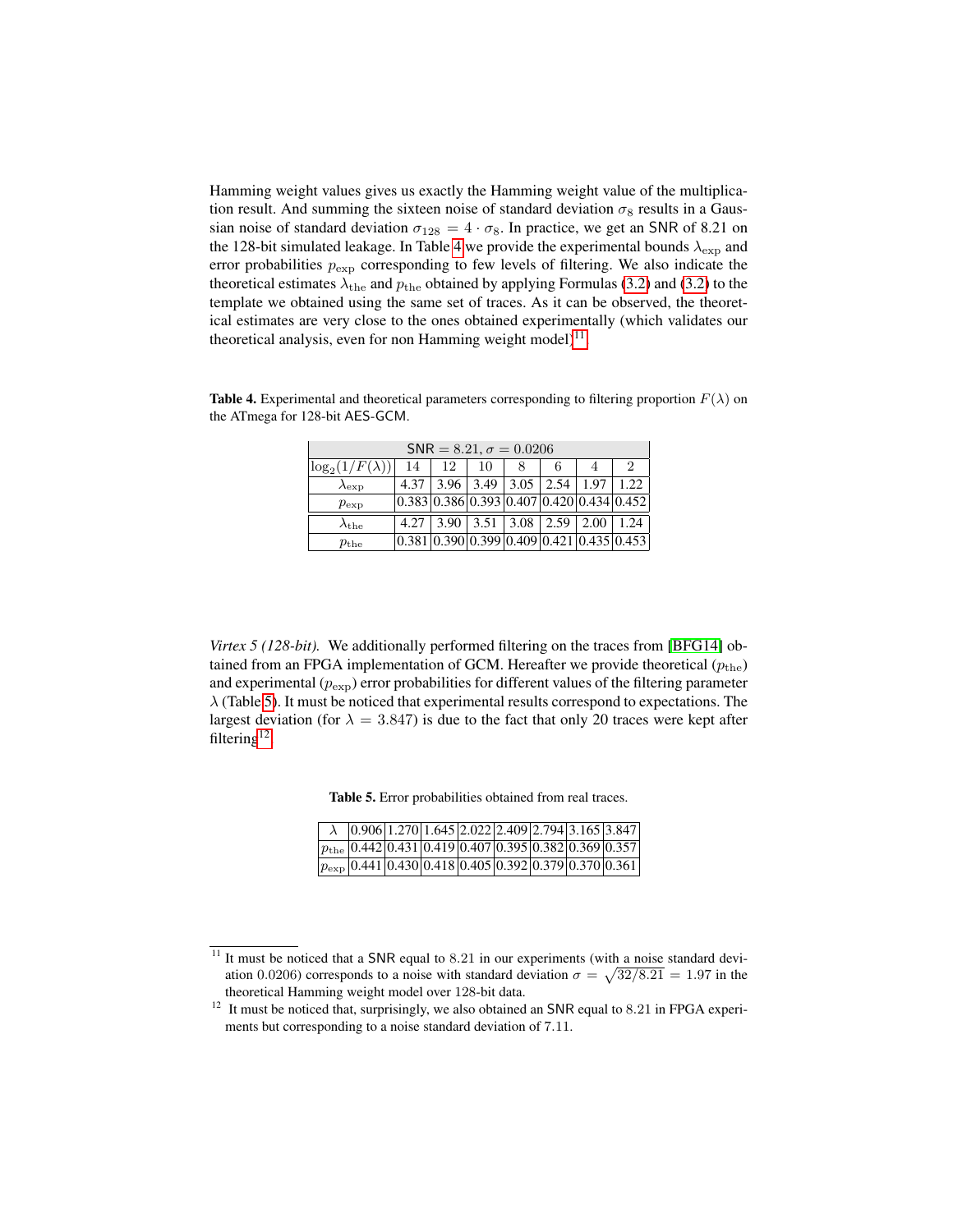*ATMega328p (96-bit).* As in the 128-bit case, the 96-bit leakage is simulated by summing the twelve intermediate 8-bit leakage of the multiplication result. Table [6](#page-16-0) gives the bounds  $q$  and the error probabilities  $p$  corresponding to some levels of filtering<sup>[13](#page-16-1)</sup>.

| $SNR = 8.7073$ , $\sigma = 0.0173$ |                                     |                                           |  |  |  |  |  |  |  |
|------------------------------------|-------------------------------------|-------------------------------------------|--|--|--|--|--|--|--|
| $ \log_2(1/F(\lambda)) $ 12        |                                     | 10                                        |  |  |  |  |  |  |  |
| $\lambda_{\rm exp}$                |                                     | $4.27$   3.80   3.29   2.76   2.14   1.31 |  |  |  |  |  |  |  |
| $p_{\rm exp}$                      | 0.377 0.387 0.402 0.414 0.429 0.449 |                                           |  |  |  |  |  |  |  |

<span id="page-16-0"></span>**Table 6.** Experimental and theoretical parameters corresponding to filtering proportion  $F(\lambda)$  on the ATmega for 96-bit AES-GCM

### LPN Experiments

*Attack on Simulated Traces (96-bit).* We successfully performed our new attack on AES-GCM for a block-size reduced to 96 bits. We generated a 96-bit key k, then generated  $2^{20}$  uniform random  $a_i$ . We simulated a leakage corresponding to the one obtained on the ATMega328p (*i.e.*, with the same statistics) and chose  $\lambda$  equal to 3.80 (filtering with probability  $2^{-10}$ , error probability 0.387). This kept 916 relations, the less noisy one having weight 25 (error rate 0.260). We used this relation for secret/error switch. All in all, we got  $87840 \approx 2^{16,42}$  LPN equations. After 6 hours of parallelized generalized birthday computation (32 cores, 200 GB of RAM), we got  $\approx 2^{39}$  equations reduced down to 36 bits. After a 36-bit Walsh transform ( $\approx$  2000 seconds, same machine), we recovered the 36 least significant bits of the error that we converted in 36 bits of the secret. This heavy computation corresponds to the most complex part of the attack and validates its success. We can afterwards find the remaining bits by iterating the attack with the knowledge of the recovered bits. This is a matter of minutes: it corresponds to an attack on a 60-bit key, which is much less expensive than the 96-bit case.

*Expected Attack Complexities (128-bit).* We provide here theoretical complexities for the key-recovery attack on 128-bit secret key. Experiments have been performed on 96 bit secrets and presented in the previous paragraph which confirm the accuracy of our theoretical estimates. We can see in Figure [2](#page-17-1) the evolution of the time complexity as a function of the memory available for the attack. Plots are provided for three different data complexities. We notice that the time/memory trade-off is only exploitable up to one point. This is due to the fact that when lots of memory is available, one may perform a larger Walsh-Hadamard transform to obtain more reduced equations. At some point, the time complexity of this transform will be predominant compared to the birthday paradox step and thus there will be no gain in increasing the Walsh size. A relevant time/memory trade-off for  $2^{20}$  acquisitions is a time complexity of  $2^{51.68}$  for  $2^{36}$  bytes in memory (servers with such amount of memory can be bought easily).

<span id="page-16-1"></span><sup>&</sup>lt;sup>13</sup> An SNR equal to 8.7073 in our experiments (with a noise standard deviation 0.0173) corresponds to a noise with standard deviation  $\sqrt{24/8.7073} = 1.66$  in the theoretical Hamming weight model over 96-bit data.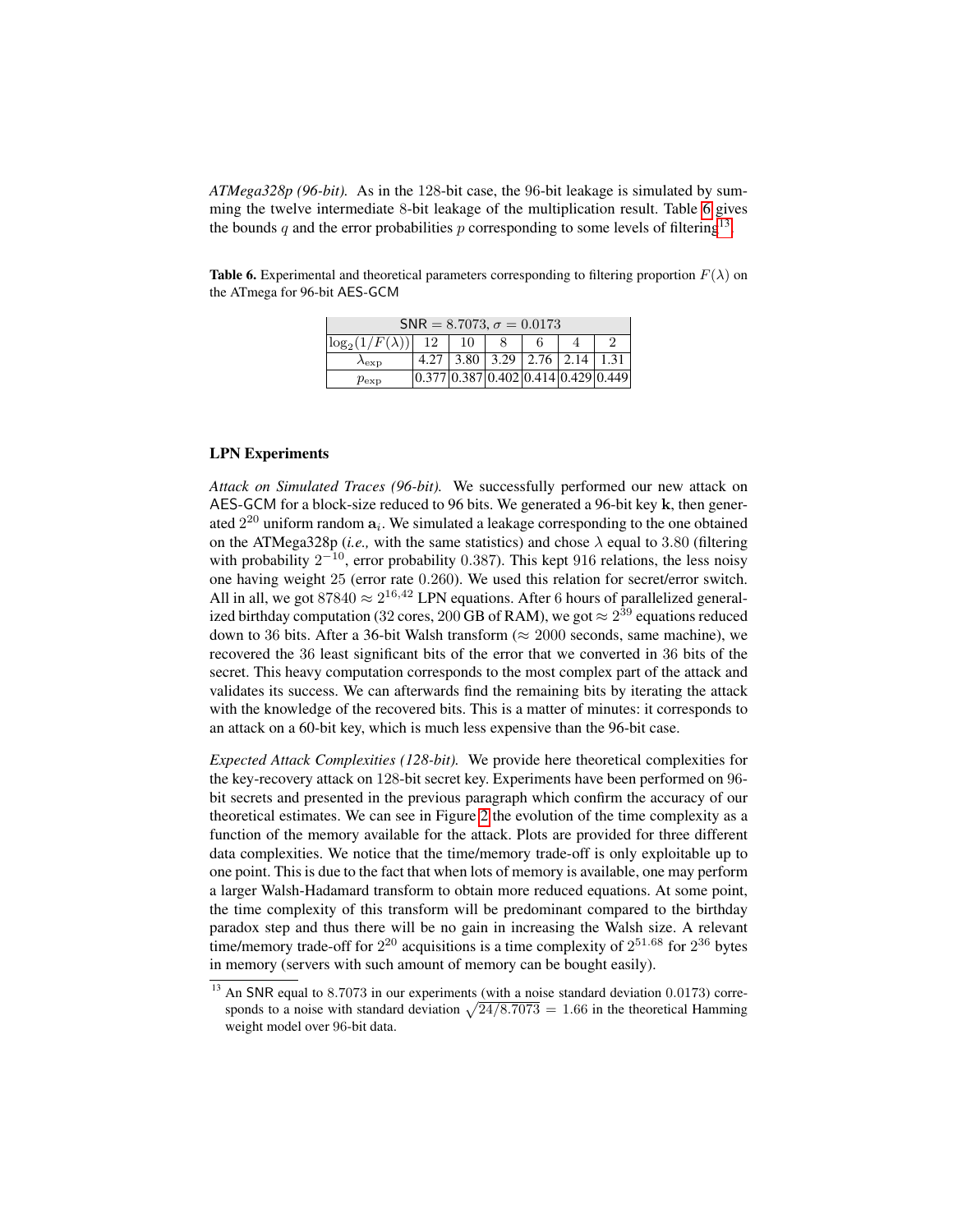

<span id="page-17-1"></span>**Fig. 2.** Estimated complexities of the 128-bit attack ( $SNR = 8.21$ ).

### <span id="page-17-0"></span>6.3 Attack on Fresh Re-keying

We detail here the attack that aims at recovering the master key from the leakages corresponding to the first round of the AES when the secret key is generated by the fresh re-keying primitive described in Section [5.](#page-11-0) We present the known-input version of the attack, the chosen-input attack is described in  $[BCF^+15]$  $[BCF^+15]$ .

**Leakage Acquisition.** We randomly generated 15,000 vectors  $a \in GF(2)^{128}$  and 15,000 vectors  $\mathbf{b} \in \mathsf{GF}(2)^8$ . We then measured the 8-bit leakage during the processing of  $\text{Sbox}(\mathbf{z}[0] \oplus \mathbf{b})$  with  $\mathbf{z}[0]$  the first byte of the multiplication between a and k.

Filtering. We filtered the extreme consumption measurements in order to exhibit the extreme Hamming weight values. Table [7](#page-17-2) gives the empirical error probabilities according to the proportion of filtering on the 15,000 observations. As explained in Section [5,](#page-11-0) the error probabilities are naturally much lower than for a 128-bit leakage.

**Table 7.** Error probability p according to the proportion of filtered acquisitions  $F(\lambda)$  on the ATMega328p for the fresh re-keying with known inputs

<span id="page-17-2"></span>

| $log_2(1)$                         |                                                          |  |                        |  |  |                  |  |  |  |  |
|------------------------------------|----------------------------------------------------------|--|------------------------|--|--|------------------|--|--|--|--|
| $SNR = 8.6921$ , $\sigma = 0.0165$ |                                                          |  |                        |  |  |                  |  |  |  |  |
|                                    | $ 0.555 0.514 0.473 0.432 0.391 0.349 0.288 0.226 0.123$ |  |                        |  |  |                  |  |  |  |  |
|                                    |                                                          |  | 0.013 0.056 0.089 0.11 |  |  | $0.15 \mid 0.18$ |  |  |  |  |

Key Recovery. With a sufficient (but still reasonable) filtering, we can directly recover the key by inverting the linear system of equations. For instance, in our experiments, filtering one observation over  $2^9$  gives  $33 \times 8 = 264$  linear equations on the bits of k without a single error. Thus, inverting the system directly gives us the correct key.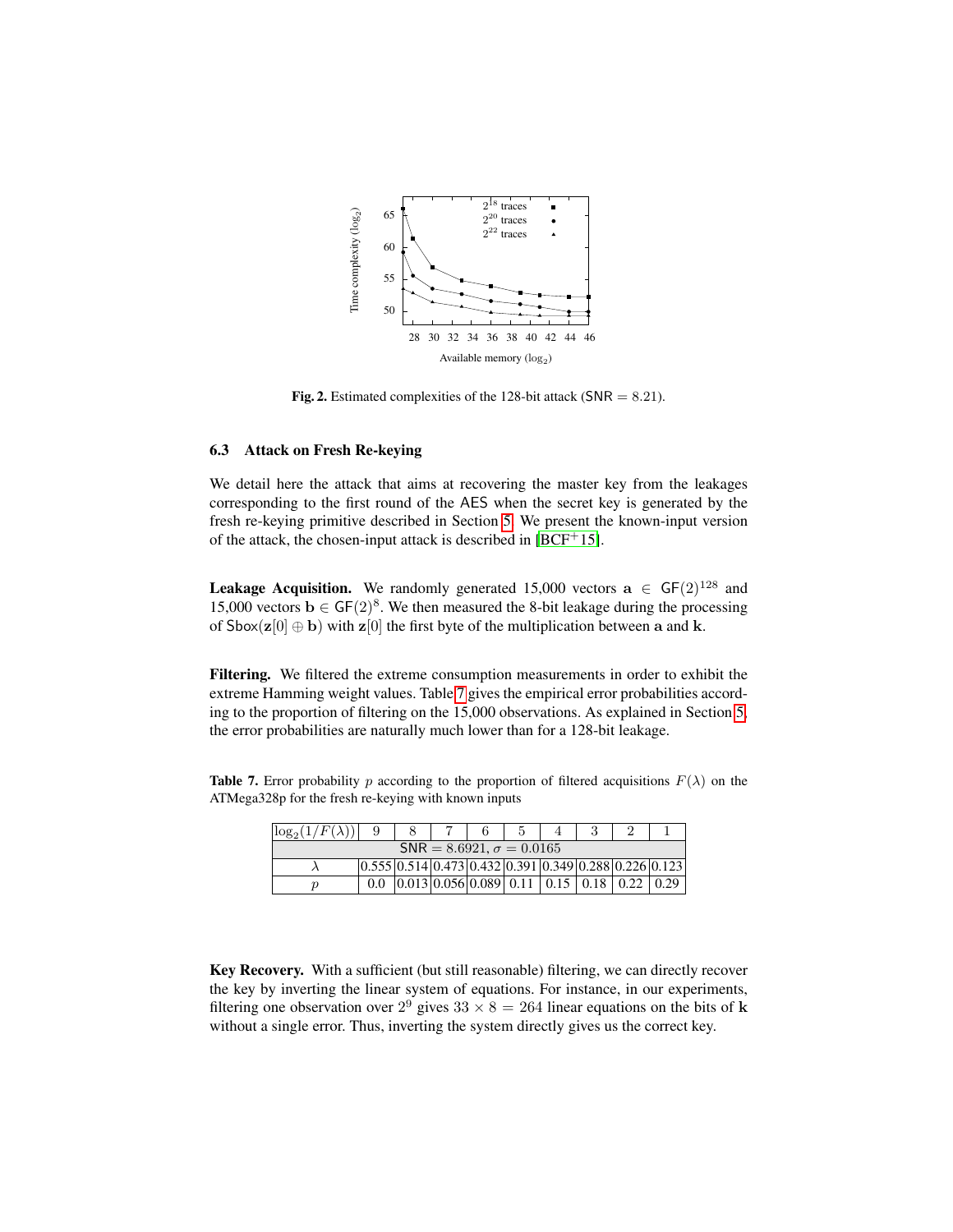## References

- <span id="page-18-7"></span>ACPS09. Benny Applebaum, David Cash, Chris Peikert, and Amit Sahai. Fast cryptographic primitives and circular-secure encryption based on hard learning problems. In Shai Halevi, editor, *CRYPTO 2009*, volume 5677 of *LNCS*, pages 595–618. Springer, August 2009.
- <span id="page-18-9"></span>AG11. Sanjeev Arora and Rong Ge. New algorithms for learning in presence of errors. In Luca Aceto, Monika Henzinger, and Jiri Sgall, editors, *ICALP 2011, Part I*, volume 6755 of *LNCS*, pages 403–415. Springer, July 2011.
- <span id="page-18-10"></span>BCF<sup>+</sup>15. Sonia Belaïd, Jean-Sébastien Coron, Pierre-Alain Fouque, Benoît Gérard, Jean-Gabriel Kammerer, and Emmanuel Prouff. Improved side-channel analysis of finitefield multiplication. Cryptology ePrint Archive, Report 2015/542, 2015. [http:](http://eprint.iacr.org/) [//eprint.iacr.org/](http://eprint.iacr.org/).
- <span id="page-18-0"></span>BFG14. Sonia Belaïd, Pierre-Alain Fouque, and Benoît Gérard. Side-channel analysis of multiplications in GF(2128) - application to AES-GCM. In Palash Sarkar and Tetsu Iwata, editors, *ASIACRYPT 2014, Part II*, volume 8874 of *LNCS*, pages 306–325. Springer, December 2014.
- <span id="page-18-4"></span>BKW00. Avrim Blum, Adam Kalai, and Hal Wasserman. Noise-tolerant learning, the parity problem, and the statistical query model. In *32nd ACM STOC*, pages 435–440. ACM Press, May 2000.
- <span id="page-18-2"></span>BTV15. Sonia Bogos, Florian Tramer, and Serge Vaudenay. On solving LPN using BKW and variants. Cryptology ePrint Archive, Report 2015/049, 2015. [http://eprint.](http://eprint.iacr.org/2015/049) [iacr.org/2015/049](http://eprint.iacr.org/2015/049).
- <span id="page-18-12"></span> $CGP<sup>+</sup>12.$  Claude Carlet, Louis Goubin, Emmanuel Prouff, Michaël Quisquater, and Matthieu Rivain. Higher-order masking schemes for S-boxes. In Anne Canteaut, editor, *FSE 2012*, volume 7549 of *LNCS*, pages 366–384. Springer, March 2012.
- <span id="page-18-14"></span>CJRT05. Chandra Chekuri, Klaus Jansen, José D. P. Rolim, and Luca Trevisan, editors. Ap*proximation, Randomization and Combinatorial Optimization, Algorithms and Techniques, 8th International Workshop on Approximation Algorithms for Combinatorial Optimization Problems, APPROX 2005 and 9th InternationalWorkshop on Randomization and Computation, RANDOM 2005, Berkeley, CA, USA, August 22-24, 2005, Proceedings*, volume 3624 of *Lecture Notes in Computer Science*. Springer, 2005.
- <span id="page-18-8"></span>DDP13. Guillaume Dabosville, Julien Doget, and Emmanuel Prouff. A new second-order side channel attack based on linear regression. *IEEE Trans. Computers*, 62(8):1629–1640, 2013.
- <span id="page-18-13"></span>GJJR11. Gilbert Goodwill, Benjamin Jun, Josh Jaffe, and Pankaj Rohatgi. A testing methodology for side-channel resistance validation. Workshop NIAT 2011, 2011.
- <span id="page-18-1"></span>GJL14. Oian Guo, Thomas Johansson, and Carl Löndahl. Solving LPN using covering codes. In Palash Sarkar and Tetsu Iwata, editors, *ASIACRYPT 2014, Part I*, volume 8873 of *LNCS*, pages 1–20. Springer, December 2014.
- <span id="page-18-5"></span>HGJ10. Nick Howgrave-Graham and Antoine Joux. New generic algorithms for hard knapsacks. In Henri Gilbert, editor, *EUROCRYPT 2010*, volume 6110 of *LNCS*, pages 235–256. Springer, May 2010.
- <span id="page-18-11"></span>ISW03. Yuval Ishai, Amit Sahai, and David Wagner. Private circuits: Securing hardware against probing attacks. In Dan Boneh, editor, *CRYPTO 2003*, volume 2729 of *LNCS*, pages 463–481. Springer, August 2003.
- <span id="page-18-6"></span>Kir11. Paul Kirchner. Improved generalized birthday attack. Cryptology ePrint Archive, Report 2011/377, 2011. <http://eprint.iacr.org/2011/377>.
- <span id="page-18-3"></span>LF06. Éric Levieil and Pierre-Alain Fouque. An improved LPN algorithm. In Roberto De Prisco and Moti Yung, editors, *SCN 06*, volume 4116 of *LNCS*, pages 348–359. Springer, September 2006.